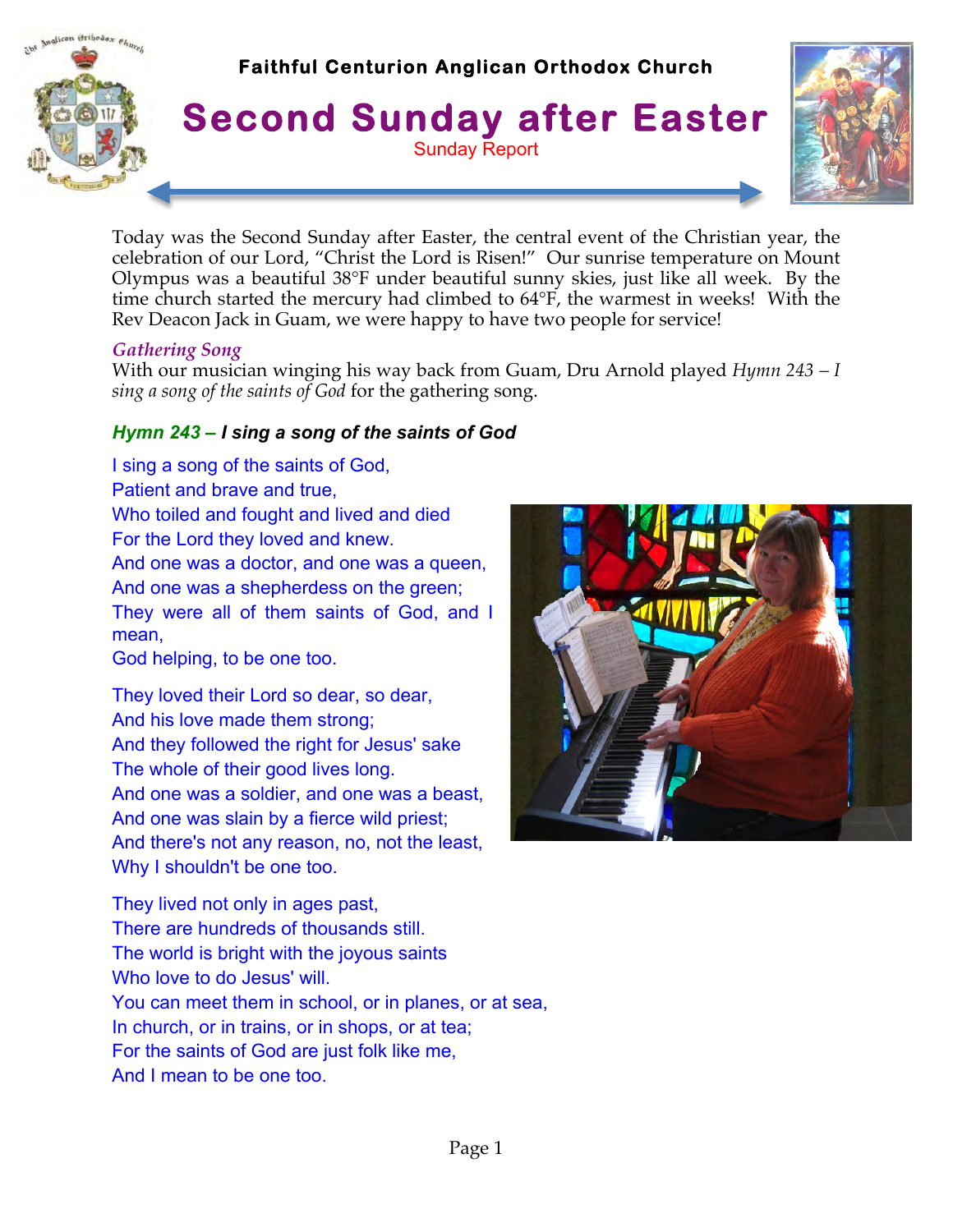Hymn 243 is Hap's favorite as it was his father's favorite. Sadly, this means he cannot sing it without tears, but we made it though nonetheless. The hymn has an important message for us today.

### *On Point*

If you read history you will find that the Christians who did most for the present world were precisely those who thought most of the next. It is since Christians have largely ceased to think of the other world that they have become so ineffective in this.

*~C.S. Lewis* 

The strongest reason for the people to retain the right to keep and bear arms is, as a last resort, to protect themselves against tyranny in government.

*Thomas Jefferson– American patriot and president*

Men must be governed by God, or they will be ruled by tyrants.

*William Penn–*  $17<sup>th</sup>$  century founder of the British colony of Pennsylvania

#### *Propers*

Each Sunday there are Propers: special prayers and readings from the Bible. There is a Collect for the Day; that is a single thought prayer, most written either before the refounding of the Church of England in the 1540s or written by Bishop Thomas Cranmer, the first Archbishop of Canterbury after the re-founding.

The Collect for the Day is to be read on Sunday and during Morning and Evening Prayer until the next Sunday. The Epistle is normally a reading from one of the various Epistles, or letters, in the New Testament. The Gospel is a reading from one of the Holy Gospels, Matthew, Mark, Luke and John. The Collect is said by the minister as a prayer, the Epistle can be read by either a designated reader (as we do in our church) or by one of the ministers and the Holy Gospel, which during the service in our church is read by an ordained minister or our Deacon Striker.

The propers are the same each year, except if a Red Letter Feast, that is one with propers in the prayerbook, falls on a Sunday, then those propers are to be read instead, except in a White Season, where it is put off. Red Letter Feasts, so called because in the Altar Prayerbooks the titles are in red, are special days. Most of the Red Letter Feasts are dedicated to early saints instrumental in the development of the church, others to special events. Some days are particularly special and the Collect for that day is to be used for an octave (eight days) or an entire season, like Advent or Lent.

The Propers for today are found on Page 171-172, with the Collect first:

#### The Second Sunday after Easter. *The Collect.*

**LMIGHTY** God, who hast given thine only Son to be unto us both a sacrifice for **A LMIGHTY** God, who hast given thine only Son to be unto us both a sacrifice for sin, and also an ensample of godly life; Give us grace that we may always most thankfully receive that his inestimable benefit, and also daily endeavour ourselves to follow the blessed steps of his most holy life; through the same thy Son Jesus Christ our Lord. *Amen.*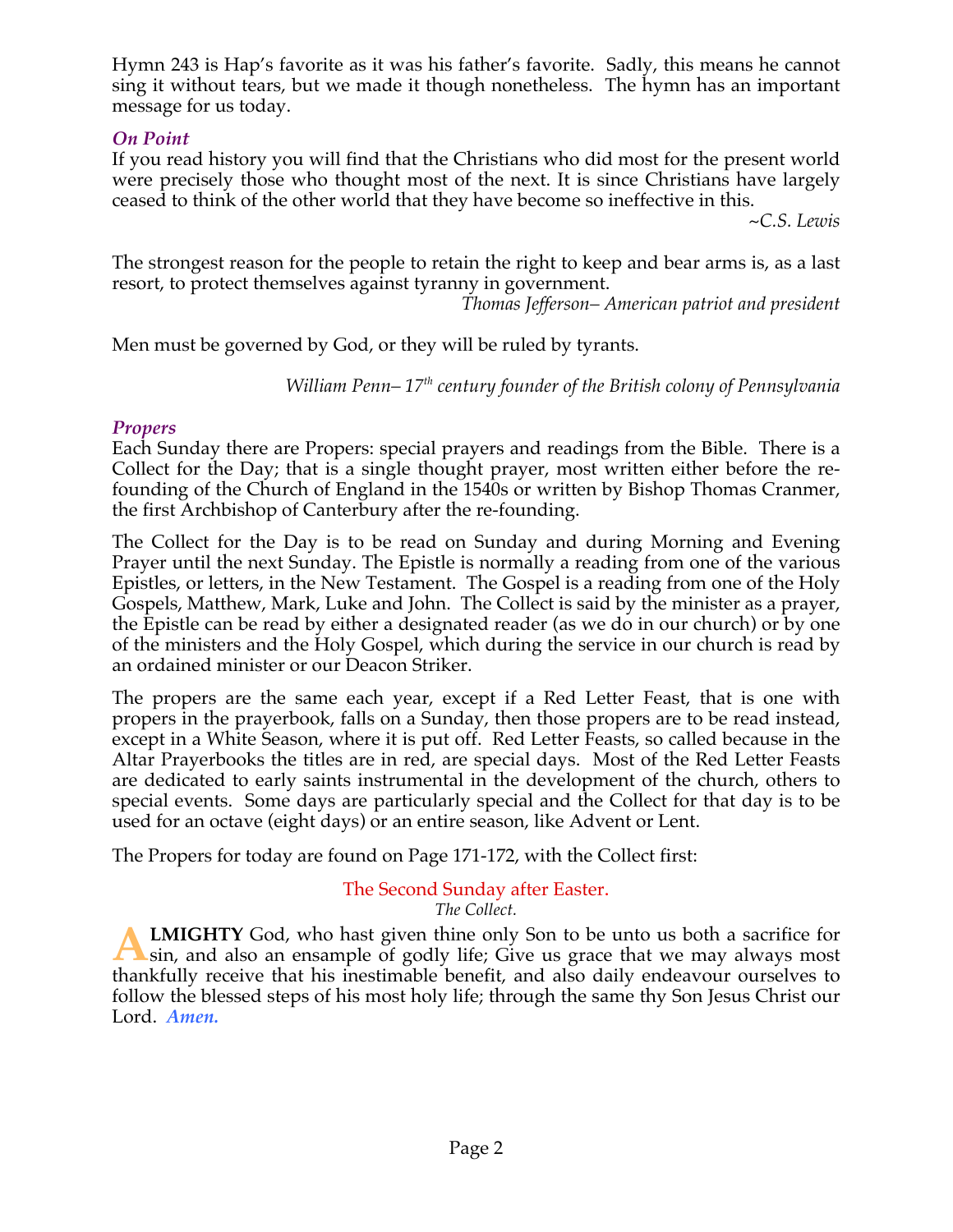Dru Arnold read this morning's Epistle from the First Epistle of St. Peter, beginning at



the Nineteenth Verse of the Second Chapter. The Epistle reminds us that Christ, who was completely without sin or guile, not only died for our sins, but suffered humiliation and torture without complaint for us. Thus, if we, because we believe in God and our Lord Jesus, are subjected to unfavorable comment, criticism or even persecution, we should bear this gladly, as our Lord gave us his example. If we want to benefit from the Lord's sacrifice, then we need to try to follow in his footsteps. We need to look to His example to live our lives.

We are as sheep going astray who have been returned to the flock by our Lord, the Shepherd and Bishop of our souls.

We were asked the question, who is this man Jesus? We answered, he is the Son of God; are

we following him? In this Epistle again, we are admonished to follow our Lord.

HIS is thankworthy, if a man for conscience toward God endure grief, suffering wrongfully. For what glory is it, if, when ye be buffeted for your faults, ye shall take it patiently? but if, when ye do well, and suffer for it, ye take it patiently, this IMIS is thankworthy, if a man for conscience toward God endure grief, suffering wrongfully. For what glory is it, if, when ye be buffeted for your faults, ye shall take it patiently? but if, when ye do well, and suffer for for us, leaving us an example, that ye should follow his steps: who did no sin, neither was guile found in his mouth: who, when he was reviled, reviled not again; when he suffered, he threatened not; but committed himself to him that judgeth righteously: who his own self bare our sins in his own body on the tree, that we, being dead to sins, should live unto righteousness: by whose stripes ye were healed. For ye were as sheep going astray; but are now returned unto the Shepherd and Bishop of your souls.

Hap Arnold read today's Gospel which started in the Tenth Chapter of the Gospel



flock, and one shepherd."

according to St. John beginning at the Eleventh Verse. Using the words that give this Sunday its name, Jesus said: "I am the good shepherd; the good shepherd giveth his life for the sheep." He goes on to say He is not a hireling who cares not for the flock, but rather the shepherd himself. He understands his job and puts it first, before his desires. Jesus knows each of His sheep and they know Him, even as He knows His Father and His Father knows Him. Because we are His sheep, He willingly laid down His life that we might live. Jesus also points out He is not here to shepherd only the Jews, but all men, "And there are other sheep I have, which are not of this fold: them also I must bring, and they shall hear my voice; and there shall be one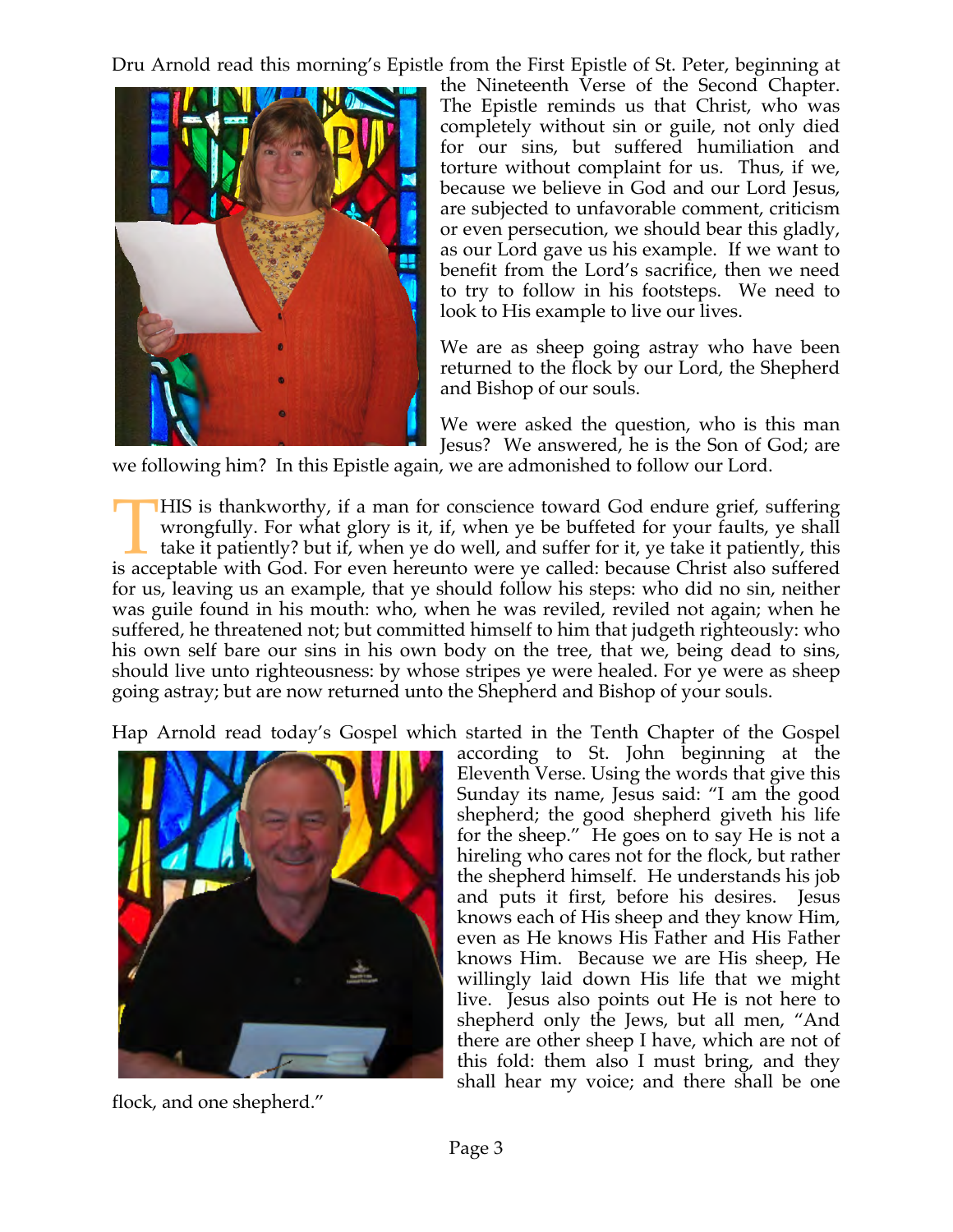ESUS said, I am the good shepherd: the good shepherd giveth his life for the sheep. But he that is an hireling, and not the shepherd, whose own the sheep are not, seeth **TESUS** said, I am the good shepherd: the good shepherd giveth his life for the sheep.<br>But he that is an hireling, and not the shepherd, whose own the sheep are not, seeth<br>the wolf coming, and leaveth the sheep, and fleeth scattereth the sheep. The hireling fleeth, because he is an hireling, and careth not for the sheep. I am the good shepherd; and know my sheep, and am known of mine, even as the Father knoweth me, and I know the Father; and I lay down my life for the sheep. And other sheep I have, which are not of this fold: them also I must bring, and they shall hear my voice; and there shall be one flock, and one shepherd.

#### *Sermon – Time and Action*

Today's sermon brought the Collect, Epistle and Gospel together and is partly contained in the forewords above.

We are in the Easter Season which consists of Easter and the following four Sundays, until we get to Rogation Sunday. This is a time we should work on centering our lives on the central figure in our religion, Jesus Christ.

Consider these words from the Collect:

… who hast given thine only Son to be unto us both a sacrifice for sin, and also an ensample of godly life; Give us grace that we may always most thankfully receive that his inestimable benefit, and also daily endeavour ourselves to follow the blessed steps of his most holy life …

God sent Jesus to be The Christ, The Messiah, The Savior, The Lamb to be sacrificed for our



sin. He gave His earthly Life, He went down into Hell, that we might be justified before God at our accounting. Not that we might be perfect, but that we might be accounted perfect at our judgment day. Yet we are not made perfect. Thus we need an example to follow, a pattern for our lives. God gave us that in His Son. Jesus leads us towards God. But, we have a hard time following Him. Thus, God sent us the Holy Ghost to enter in to our hearts, to make our eyes see The Way, to let our ears hear the directions to The Path.

Peter notes that throughout His Life, our Lord gave nothing but good. He was not accepting of evil, but when He was ill treated, He gave not venom, but healing in return. Through His sacrifice, we are accounted as perfect, thus we need try our best to be perfect following His Example. Will we fail? That is certain. Should we thus be inclined to just give in to evil? NEVER. To quote Winston Churchill, "Never give in- never, never, never, never, in nothing great or small, large or petty, never give in except to convictions of honour and good sense. Never yield to force; never yield to the apparently overwhelming might of the enemy."<sup>1</sup>

<sup>&</sup>lt;sup>1</sup> Sir Winston Churchill, Speech, 1941, Harrow School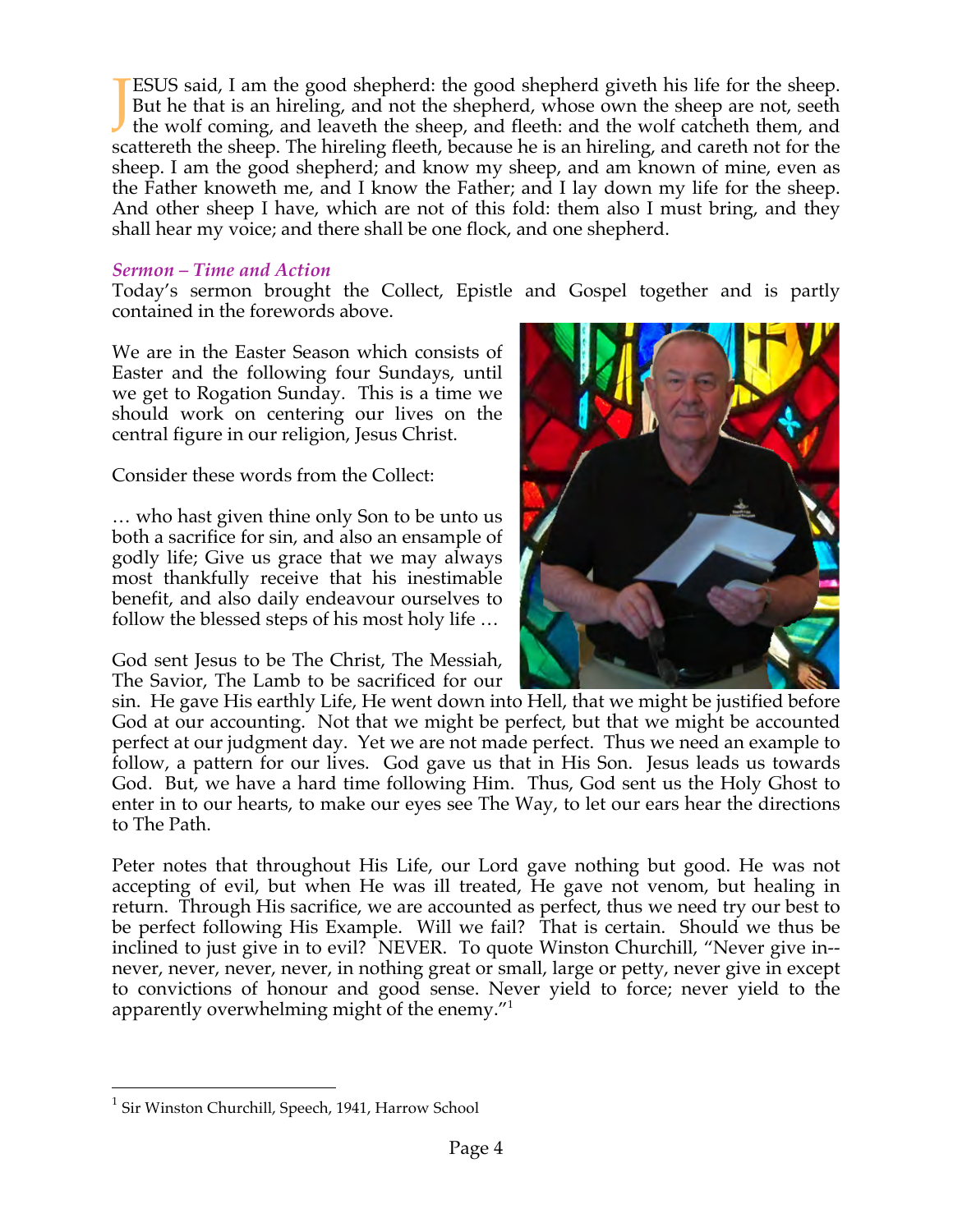Jesus gave His Life for us because we are HIS. He made it very clear that while He was sent to the Jews, God's chosen people, His mission was not to them only. Recall, He told them, "And other sheep I have, which are not of this fold: them also I must bring, and they shall hear my voice; and there shall be one flock, and one shepherd." He was there not only to bring them everlasting eternal life and salvation, but to others also.

### To US.

We are of His Flock, we are not strangers to Him nor Him to us. If God cared enough to send His Son to give His Life to protect us from certain death, do we care enough for Him to follow His Directions?

We have One Leader. He leads One Flock. His Way may not always seem the easiest, but in the end it is for certain eternity. He came to earth to save our lost souls. If we listen to the clear guidance of the Holy Ghost, to each of who are "as sheep going astray; but are now returned unto the Shepherd and Bishop of your souls," we will gain both happiness here on earth and eternal life.

But, there is more than just saying you believe. You must act on those beliefs to make them real. Things are getting tough here on earth. "Be sober, be vigilant; because your adversary the devil, as a roaring lion, walketh about, seeking whom he may devour:" (1 Peter 5.8) And, I might add he holds sway in a lot of public offices. Things are going to get worse. You will need to act for God or for that lion.

When the time comes, how will you ACT?

It is by our actions we are known.

# **Be of God - Live of God - Act of God**

# *Bishop Ogles' Sermon*

We are oft fortunate to get copies of Bishop Jerry's sermon notes. Today is one of those Sundays. Today's sermon starts off with the collect, and

like always, it will give you a lot to consider in your heart.

# **Sermon Notes**

Second Sunday after Easter 14 April 2013, Anno Domini

> The Second Sunday after Easter. *The Collect.*

**LMIGHTY** God, who hast given thine only Son to be **ALMIGHTY** God, who hast given thine only Son to be unto us both a sacrifice for sin, and also an ensample of godly life; Give us grace that we may always most thankfully receive that his inestimable benefit, and also daily endeavour ourselves to follow the blessed steps of his



most holy life; through the same thy Son Jesus Christ our Lord. *Amen.*

1 *Verily, verily, I say unto you, He that entereth not by the door into the sheepfold, but climbeth up some other way, the same is a thief and a robber*. 2 *But he that entereth in by the door is the shepherd of the sheep*. 3 *To him the porter openeth; and the sheep hear*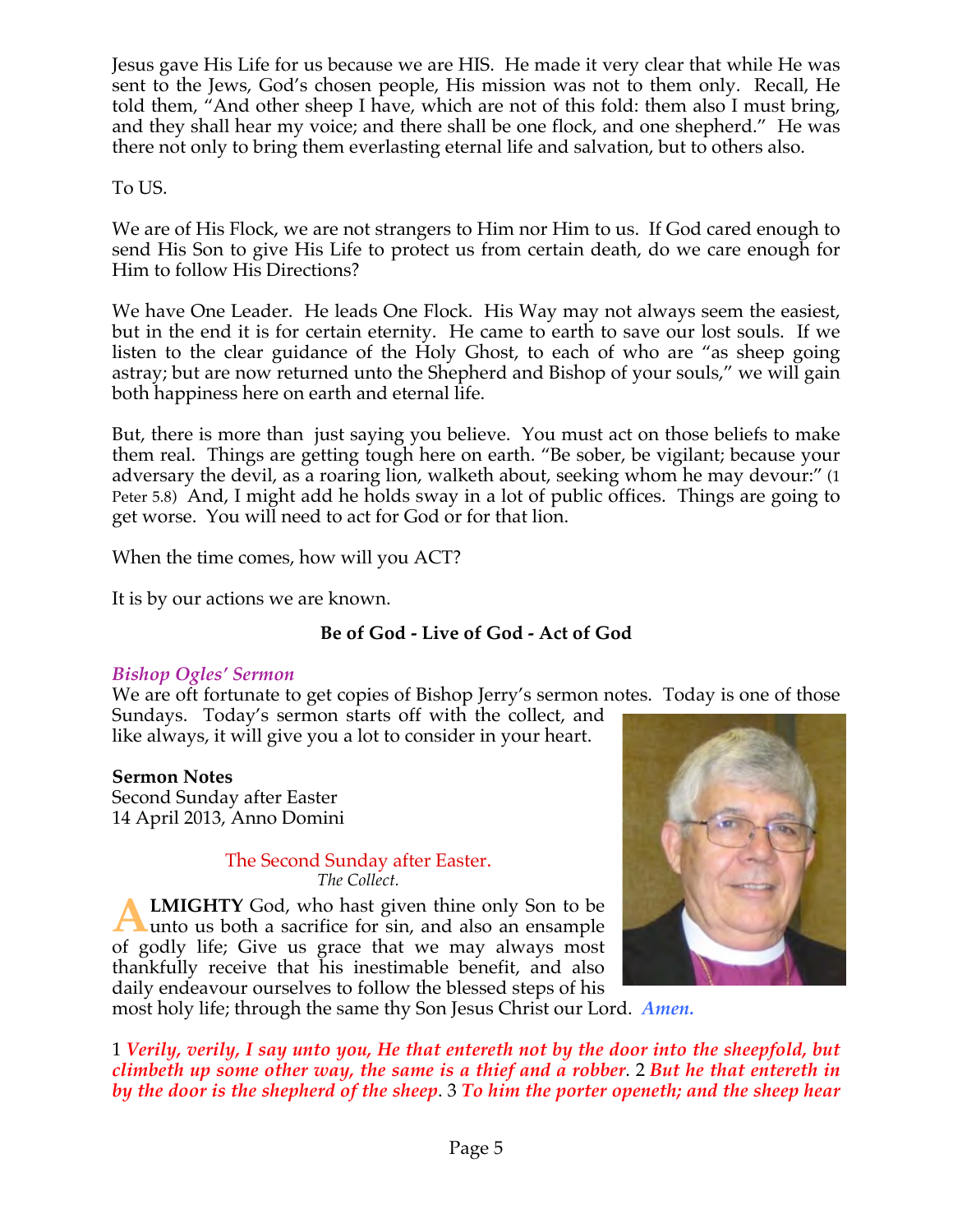*his voice: and he calleth his own sheep by name, and leadeth them out*. 4 *And when he putteth forth his own sheep, he goeth before them, and the sheep follow him: for they know his voice*. 5 *And a stranger will they not follow, but will flee from him: for they know not the voice of strangers.* 6 *This parable spake Jesus unto them: but they understood not what things they were which he spake unto them.* 7 Then said Jesus unto them again*, Verily, verily, I say unto you, I am the door of the sheep*. *8 All that ever came before me are thieves and robbers: but the sheep did not hear them. 9 I am the door: by me if any man enter in, he shall be saved, and shall go in and out, and find pasture*. 10 *The thief cometh not, but for to steal, and to kill, and to destroy: I am come that they might have life, and that they might have it more abundantly*. (John 10:1-10)

 Sheep and children are closely related in character. We often refer to innocent children as "little lambs,' and certainly they are, not having carnal knowledge. If the Federal Department of Education has its way, they shall attain that knowledge as early as Kindergarten! What a disgrace to inflict such immoral training on little children. If we trained little lambs to believe that they were wolves, how long would they fend for themselves in the wilds? Lambs must be provided food and shelter by their shepherd. Children must be provided the same by loving parents. Lambs have vision that is limited to only a few feet before them – so it is with little children as to insight and wisdom. The wolves are forever trying to separate out the most vulnerable lamb to satisfy an insatiable appetite. So do the wolves of the world seek out the children to corrupt and indoctrinate against the Moral Law of God.

 But, as we have discussed in many devotions, Christ is our Good Shepherd and He brings us to safe lodging in protected folds. In fact, He is the very Door of the Fold through which no one can enter without Him. We never mature, as Christians, to a point in which we are mature in Christ. We may study Holy Writ 10 hours per day, and every day of our lives, but, yet, never gain a full comprehension of all that it contains of the Bread of Heaven and the Water of Life. If you did gain such a full comprehension of all that God has said in His Book, where could we go for more Bread and more Water?

 Jesus said to His late night guest, Nicodemus: "*Verily, verily, I say unto thee, Except a man be born again, he cannot see the kingdom of God.***"** (John 3:3) Have we deeply considered the significance of that counsel of the Lord to the proud Pharisee? Is this counsel of Jesus not closely related to that which He gave in the Gospel of St Matthew? *Verily I say unto you, Except ye be converted, and become as little children, ye shall not enter into the kingdom of heaven. Whosoever therefore shall humble himself as this little child, the same is greatest in the kingdom of heaven. And whoso shall receive one such little child in my name receiveth me. But whoso shall offend one of these little ones which believe in me, it were better for him that a millstone were hanged about his neck, and that he were drowned in the depth of the sea*. (Matt 18:3-6) Are we not physically born into this world as little children? The same is true of the Spirit rebirth. Christ did not mean that we should be born again in the same way as our first birth, but that we become new creatures in Christ through a re-birth of our spirit. We are then as little children in the eyes of God. Even the sage theologian who loves, and has made the study of, God's Word a lifetime endeavor will also be simply as a little child in the eyes of God. You may look long and far to find such a theologian in our day.

 Do not children know and understand the voice of the parent? So do the sheep know the voice of the Shepherd. Do not we hold the hand of our little children when we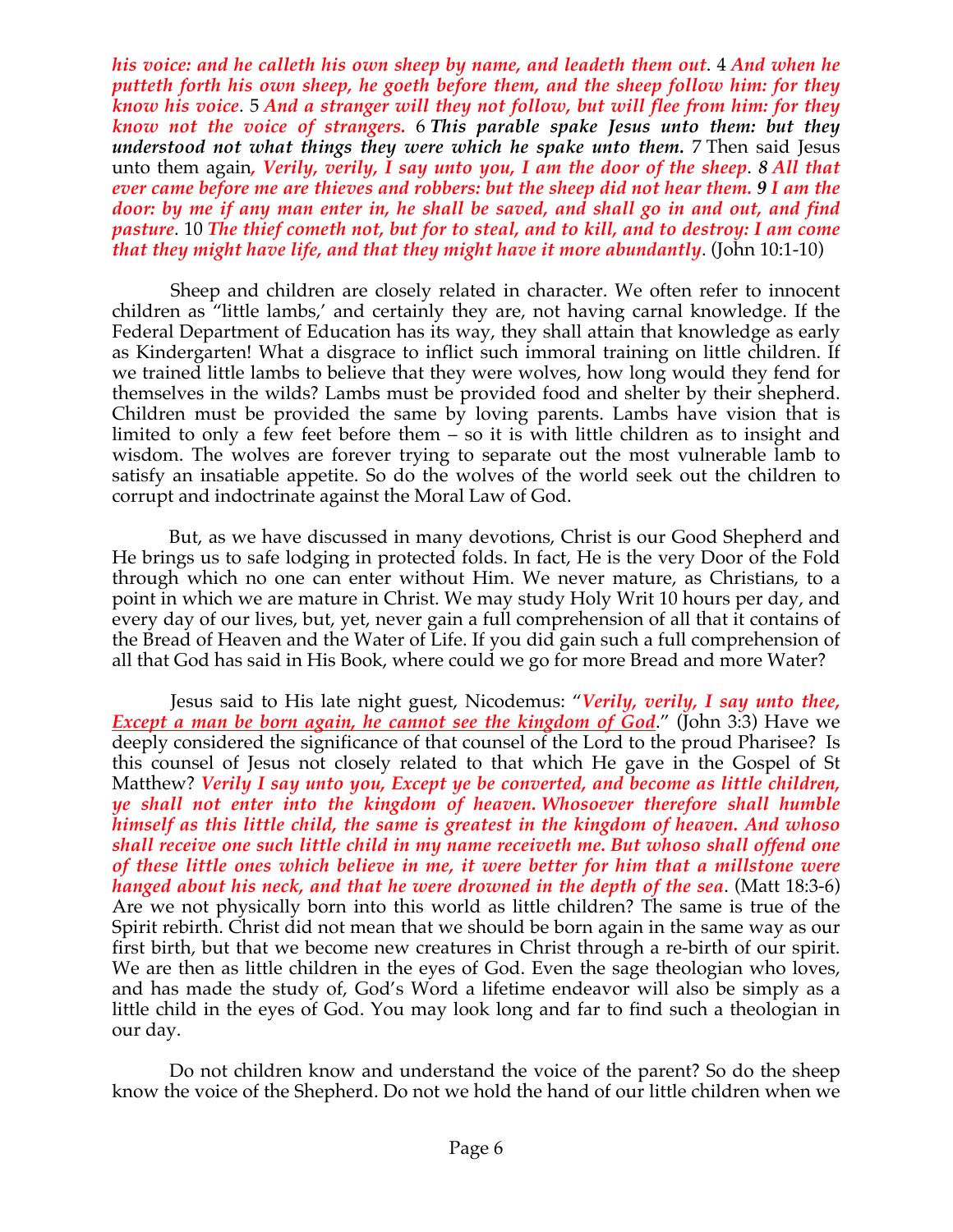lead them across streets and in public places? Does the Shepherd not likewise lead His sheep tenderly along the mountain trails? Dow we not teach our children to disregard following the voice of a stranger? So the sheep follow only the voice of their Shepherd. Does not the parent plan for the future of his child and do all he can to make his lifelong and healthy? Does not the Good Shepherd offer life, and that more abundantly? So Jesus uses things that we know of, and to which we can relate, to teach of higher truths that are presently beyond our understanding. Poor Nicodemus could not separate the symbolism from that being symbolized (at least at first). But Nicodemus never came to Christ under cover of darkness again, but publicly and openly.

 How are Christian saints like children? 1) Children are heirs of all that the fathers possess: *"….if children, then heirs; heirs of God, and joint-heirs with Christ; if so be that we suffer with him, that we may be also glorified together*." (Romans 8:17) 2) Trusting in our Father as the lambs trust in their shepherd, we are made children of God: *For ye are all the children of God by faith in Christ Jesus*. (Gal 3:26) 30 Children follow parents as lambs the shepherd: *Be ye therefore followers of God, as dear children* (Eph 5:1)

 Sheep are not born of the Shepherd, but of other sheep. But those choice lambs, purchased by the Shepherd, become His charges even more than their natural parents who cannot provide for them as can the Shepherd. It is the sheep of the church that reproduce more sheep, and the Shepherd cares for them as His own. Children are begotten of parents. Saints are begotten of God.

 Children inherit physical and mental traits of parents. Saints are endowed with the likeness and character of their God.

 Children are given the 'family' name of the parent. Saints are called 'Christian' after Christ their Good Shepherd.

 Children are not in every detail alike just as the children of God are not all alike in every detail. Each is given at least one talent with which to invest His labors for the Kingdom, but not the SAME talent!

 The list of comparisons is limitless. We are all in Christ as children leaning on every word of the counsel of God with a due reverence. We are just as the lambs awaiting the Shepherds call to proceed or to stand fast; to enter the fold, or to remain without.

 If we are yoked with spiritual pride, we are no longer children, and if not children, hold no part with Christ. We all, alike, must become as little children from the moment of our salvation until the closing of the long dark night of this life.

 God has blessed me with so many children under my preaching in St Andrews Parish. It was EXACTLY that for which I craved. I LOVE children and find it so easy to train them up in the way that they should go. When I think back on those shiny little eyes listening attentively to my long sermons, I am amazed that they continued to return Sunday after Sunday. They had not complaint in singing the classical hymns of the church, or in reading from the King James Bible though, for most, English was their second language. What an amazing gift God gave me for more than fifteen years. I could never have brought such a lovely congregation together on my own efforts – it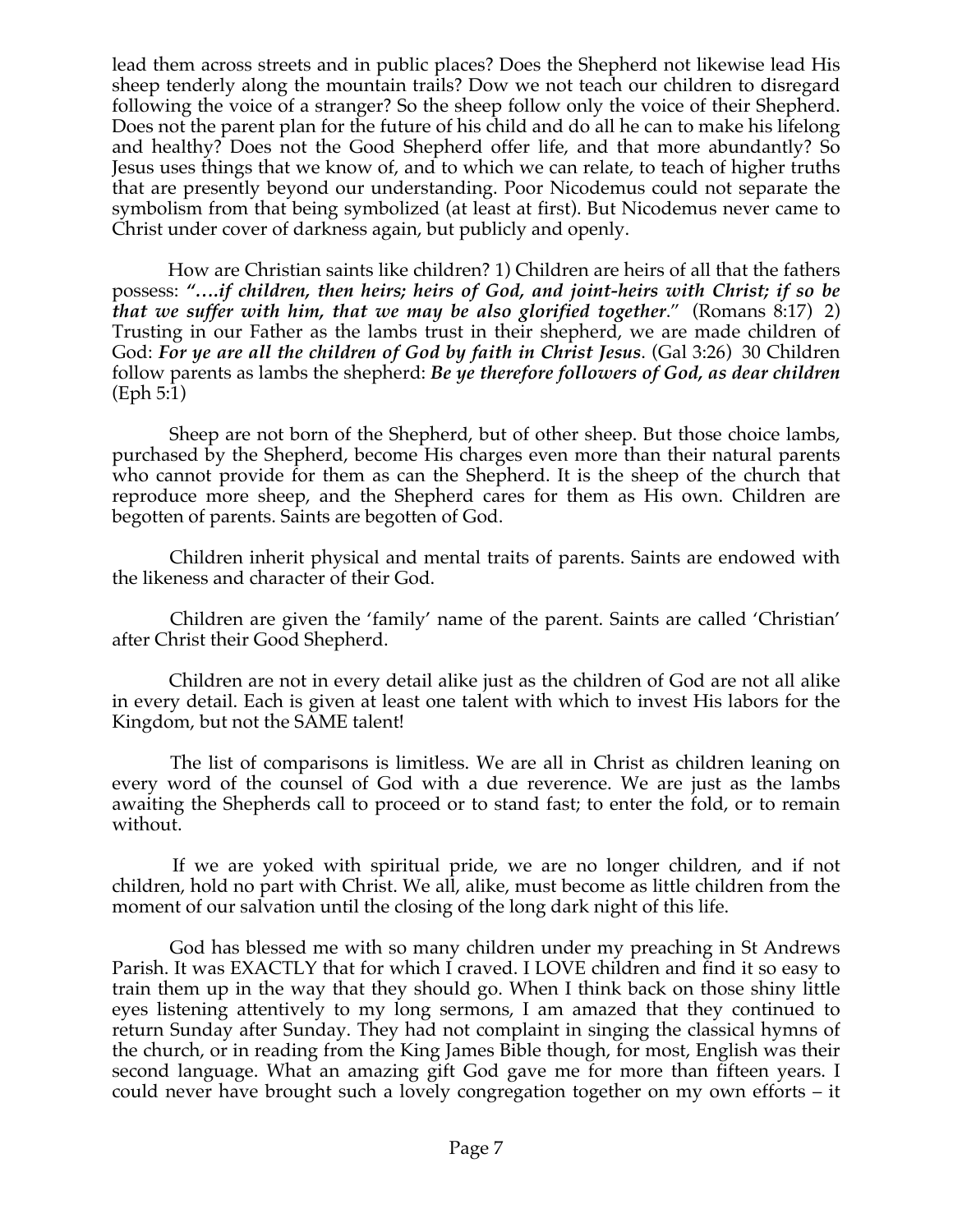was the Good shepherd who opened the Door and invited them in. How much I thank Him for the privilege. Regardless of their ages, those children will ALWAYS be MY children in love.

 Have you followed the Counsel given by Jesus and become (and remained) as a little child?

# *Bishop Dennis Campbell's Sermon*

Bishop Dennis is a brilliant speaker. He is able to take biblical precepts and make them



perfectly understandable, even to me. Oft he provides the text of his sermons and I take the utmost pleasure in passing them on:

> **Conversion** Psalm 23, 1 Peter 2:19-25, John 10:11-16 Second Sunday after Easter April 14, 2013

I love the ancient creeds of the Church, because they summarise the primary and essential doctrines of the

faith once delivered unto the saints. The Nicene Creed for example, summarises what the Bible teaches about God the Father, Son, and Holy Spirit. It also ventures into such things as Church, forgiveness of sins, the resurrection of the body, and life everlasting. These are the foundational doctrines of the Bible. To deny them is to deny the faith, to deny Christ Himself. To deny them is to declare yourself an unbeliever.

It is no accident that the Creed begins with the doctrine of God as He is revealed in Scripture, as Father, Son, and Holy Ghost. The vast majority of the Creed focuses on these teachings, because without them we have no right understanding of God, and right understanding of God is the foundation of all right belief. It is certainly the foundation of the Biblical, Christian faith.

Yet the knowledge of God profits us nothing unless we act on it in faith. As James 2:19 tells us, even devils know about God, but are lost for eternity. Devils "believe and tremble." So the Bible does not just teach an intellectual assent to doctrine; it teaches right doctrine accompanied by the response of faith. Today I want to look at the response of faith, and I want to address this vast, and many faceted subject under the heading of conversion, because it doesn't matter what you believe about God if your lifestyle and life orientation is still one of going astray from God.

For some, the word, "conversion" recalls images of tent meetings and evangelistic crusades, and going forward at an invitation to accept Christ. Many even think the act act of going forward is conversion. But it is possible to go forward at a thousand such meetings, yet not really be converted, for to convert is to change, not just go forward. Of course, some have been truly converted in such meetings, in a dramatic and seemingly sudden event. For others, conversion was a much slower process. This is especially true of people raised in the Church and Godly homes. Such people may kind of grow into Christ in such a way that they cannot name a date and time and place in which they were converted, yet they are converted. For conversion means to have a change of life based upon the revelation of God in Scripture. The Apostle Peter, in the Epistle for today calls it being returned unto the Shepherd and Bishop of your soul, which is God. Peter uses the familiar image of sheep going astray. We can imagine an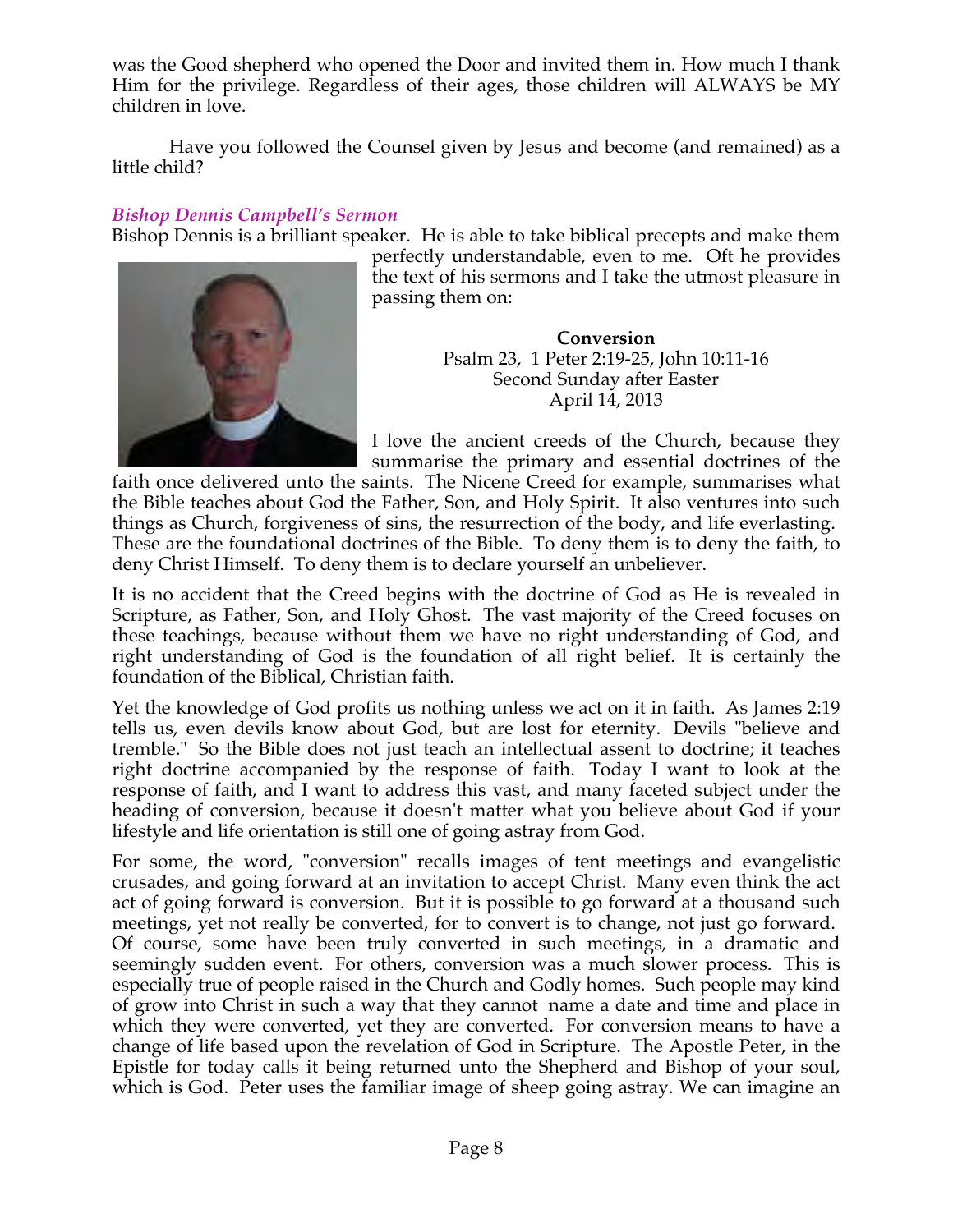ancient shepherd leading his flock; some sheep following him closely, but many are going their own way, and running away until they are finally lost and die in the wilderness.

To be converted is to be returned to the Shepherd. It means to change the direction of life, and it especially refers to a change in the direction of our relationships. Take for example our human relationships. We are sinners who regularly rupture our human relationships, especially those that are most important, such as those with family and church members, and we need a conversion in these relationships so that we begin to to do the things that build them up, rather than tear them down. Luke 1:17 is part of the angel's words about John the Baptist, and it says he will go before the Messiah and "turn the hearts of the fathers to the children." In this verse Luke used the same Greek. word Peter used in 1 Peter 2:25, and we easily see the relational meaning of the word.

Conversion especially refers to our relationship with God. Returning to Luke 1 again, verse 16 says, "many of the children of Israel shall he turn to the Lord their God." Again Luke and Peter use the same word, "turn," and, again, the word is relational. It is a conversion of relationships meaning to adopt a lifestyle of continually restructuring the relationship with with God.

It is important to stress here that those who are converted have, at some point in their lives, come to realise that they are trusting God to forgive their sins and receive them into Heaven because, and only because, Jesus Christ, "bare [their] sins in his own body of the tree," as Peter wrote in our Epistle. That verse is 1 Peter 2:24, and I humbly ask you to look it up and ponder it this afternoon. And then I ask you to humbly look at yourself and answer this question, "Am I trusting Jesus, and only Jesus to forgive my sin and receive me into Heaven? And, if you are not, or are not sure, call me and I will explain this more fully.

There is something else that must be stressed today, and it goes back to that change in relationship I was talking about a few minutes ago. Conversion means to have a changed relationship with God through Christ. It means you stop going astray and return to the Great Shepherd. and Bishop of your soul, Jesus Christ. It means you now intend to stop living the lifestyle of straying, and begin living the lifestyle of returning. We could say, you decide to stop living apart from God as though you are divorced from Him, and start living in love and fidelity with Him as though you are part of the Church and the Bride of Christ. Again I invite you to ask yourself if this describes your relationship with God, and if the answer is "no," or, "I'm not sure," talk to me, for your soul is in danger.

All true Christians have made the decision to be a returner, not a strayer. Peter portrays this change in very graphic terms. He tells us "that we, being dead to sins, should live unto righteousness." This is what we prayed for in the Collect for the Second Sunday after Easter. Asking that we might receive the inestimable benefit of the sacrifice of Christ, and that we might follow His example of a holy life, we prayed:

"Almighty God, who hast given thine only Son to be unto us both a sacrifice for sin, and also an example of godly life; Give us grace that we may always most thankfully receive that his inestimable benefit, and also daily endeavour ourselves to follow the blessed steps of his most holy life; through the same thy Son Jesus Christ our Lord. Amen.

-- +Dennis Campbell

Bishop, Anglican Orthodox Church Diocese of Virginia Rector, Holy Trinity Anglican Orthodox Church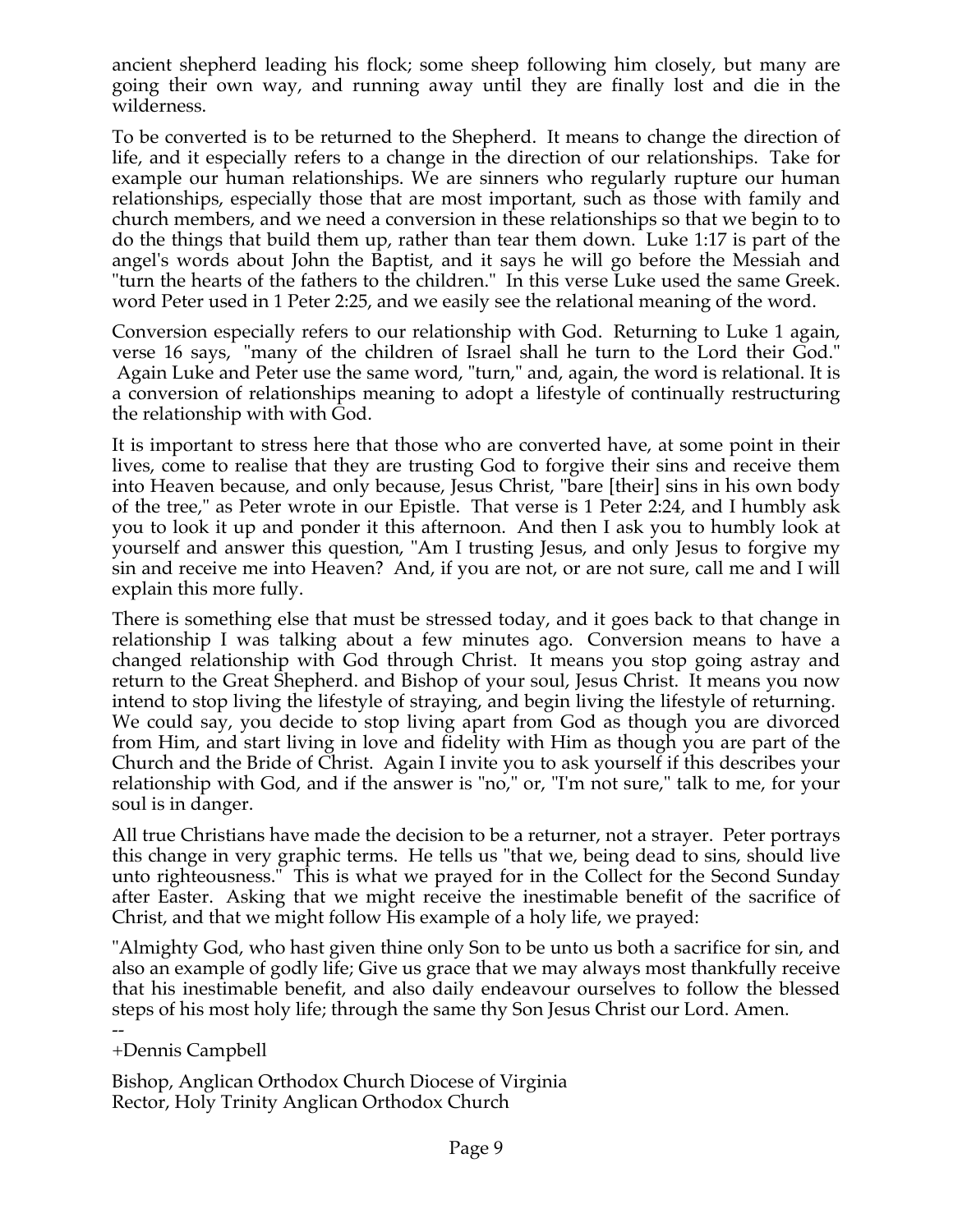Powhatan, Virginia www.HolyTrinityAnglicanOrthodoxChurch.org www.lifeinthescriptures.blogspot.com--

# *Rev Bryan Dabney of Saint John's Sunday Sermon*

We are fortunate to have Bryan's Sunday Sermon. If you want people to come to The Truth, you have to speak the truth, expouse the truth and live the truth. This is really a good piece and I commend it to your careful reading.

#### **Second Sunday after Easter**

When we hear the words of the gospel message today (St. John 10:11), what sorts of images come to mind? Unless one has an

agricultural background, one will have but a vague grasp of what our Lord had said. But the Jews of Christ's earthly ministry were entirely familiar with what he was describing save one exception. For while it is true that those people understood the particulars of herding goats and sheep; they hardly understood that our Lord 's allusion to himself as the good shepherd was, in fact, pointing to his true nature: that of the Messiah who would shepherd his people.

In the 23rd Psalm, David gives us the sense of what our Lord had mentioned in John's gospel. The LORD is my shepherd...he maketh me to lie down in green pastures...he leadeth me beside the still waters... These comforting words were reinforced by our Lord's remarks to his disciples on the night before his crucifixion as found in St. John 14:1-3: Let not your heart be troubled: ye believe in God, believe also in me. In my Father's house are many mansions: if it were not so, I would have told you. I go to prepare a place for you. And if I go and prepare a place for you, I will come again and receive you unto myself; that where I am, there ye may be also.

And further on in that same chapter our Lord said, ...I will pray the Father and he shall give you another Comforter, that he may abide with you forever, even the Spirit of truth, whom the world cannot receive, because it seeth him not, neither knoweth him; for he dwelleth with you and shall be in you. I will not leave you comfortless, I will come to you( vv.16-18).

The Good Shepherd has sent his most holy Spirit to guide, comfort and indwell all who are his elect and beloved until he comes again. Therefore, the Holy Ghost does not stand apart from us, but actually resides within every regenerated believer, speaking to us the deep things which God through Christ would have us know for our edification. And it is by virtue of the Spirit of God that select men are called into the ministry for the purpose of shepherding the various flocks of our Lord which are scattered across the world.

Additionally, our Lord has warned us about Satan's counterfeit shepherds— mere hirelings, or grievous wolves— who will hide their true natures behind a sheepskin of godliness, all the while denying the power thereof (II St. Timothy 3:5). Look again at the text of our gospel lesson today and notice how our Lord described these persons. A hireling is one who is supposed to watch the sheep, but has no great love for them apart from his paid position. As the sheep are not his own, he does not exercise due diligence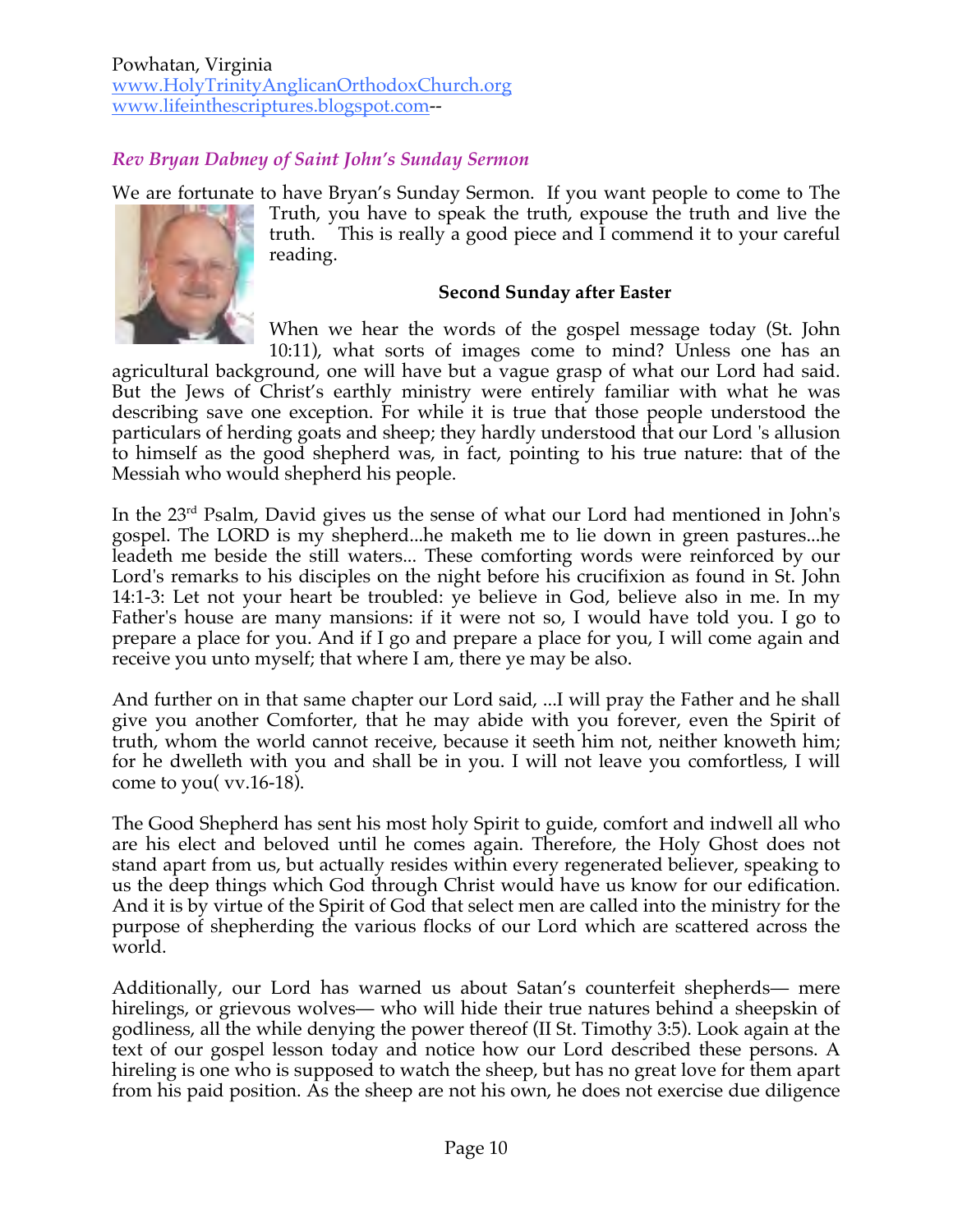in the maintenance of the sheepfold. And if faced with a dangerous predator, he will run away, leaving the sheep open to being despoiled.

And such accurately describes the state of the ministry today as a host of churches have fallen under the influence and control of these hirelings and wolves. Without a doubt, there are those who have sought their pastoral positions for profit and little else. On this account, they have labored to increase the membership of their respective churches, not for God's glory, but for their well-being in both the eyes of men as well as for their own pecuniary interests. Ergo, they have made merchandise of the souls over which they have been given charge by church boards and vestries. Sadly, the majority of those hold membership in said governing bodies are utterly clueless in many cases to the truth of God's word written. These supposedly upstanding folk have often gleefully opened their church doors to hirelings and wolves when they should have exercised godly discernment and kept them out. For once those miscreants have entered, they will weaken the church with their pernicious false gospel and destroy the faith of many.

But, such is not the case with the good shepherd. Our Lord said, ...the good shepherd giveth his life for the sheep. Examine Article XIX of our Anglican Articles of Religion (Book of Common Prayer, p. 606): "The visible Church of Christ is a congregation of faithful men, in the which the pure Word of God is preached, and the Sacraments be duly ministered according to Christ's ordinance, in all those things that of necessity are requisite to the same." That is the acid test in Anglicanism, but it should be so in all churches.

The Good Shepherd came to establish his church and create, via the new covenant, a more perfect relationship between God and mankind. The church is the fold of Christ, a haven from the world, a place of sanctuary, and a place of sanctity. It is a place where God's peace is shared by those who are born again of the Spirit and have faith in the promises of God. It is a place where God's word written is respected as the whole truth against all else to the contrary. It is a place where healing can be sought and where the penitent can be restored to fellowship by those possessed of a forgiving spirit. It is a place where those who are members realize that their Master has paid their debt of sin and that they are renewed in their minds and hearts, readily confessing their sins to him in both their private devotions, as well as in their worship time together. It is a place of joy and rejoicing in the power of the Holy Ghost with such being set forth in both the spoken word, and in songs which lift up the name of our Lord and Saviour Jesus Christ. St. John's is just such a church and fold of Christ. But we are not alone as there are many others that are scattered across the earth whose members are worshipping and praising the Godhead as we are doing at this present. And while there are many folds, they all possess one door, and that is Jesus Christ. They may speak different languages, and use differing forms of worship, but they are, nevertheless, our brothers and sisters.

One day, the many folds shall be one as we heard in our gospel lesson. The Lord Jesus will return and take his own to be with him. In the Book of Revelation (3:9, 10), Jesus said: To the angel of the Church of Philadelphia write:...I have set before thee an open door...Because thou hast kept the word of my patience, I also will keep thee from the hour of temptation which shall come upon all the world, to try them that dwell on the earth... Our Lord has promised to come again and take us to live with him forever in God's kingdom. As the 100th Psalm so states, ...we are his people and the sheep of his pasture. So let us then live in humble expectation of that august promise as noted in First Thessalonians 4:16-18: For the Lord himself shall descend from heaven with a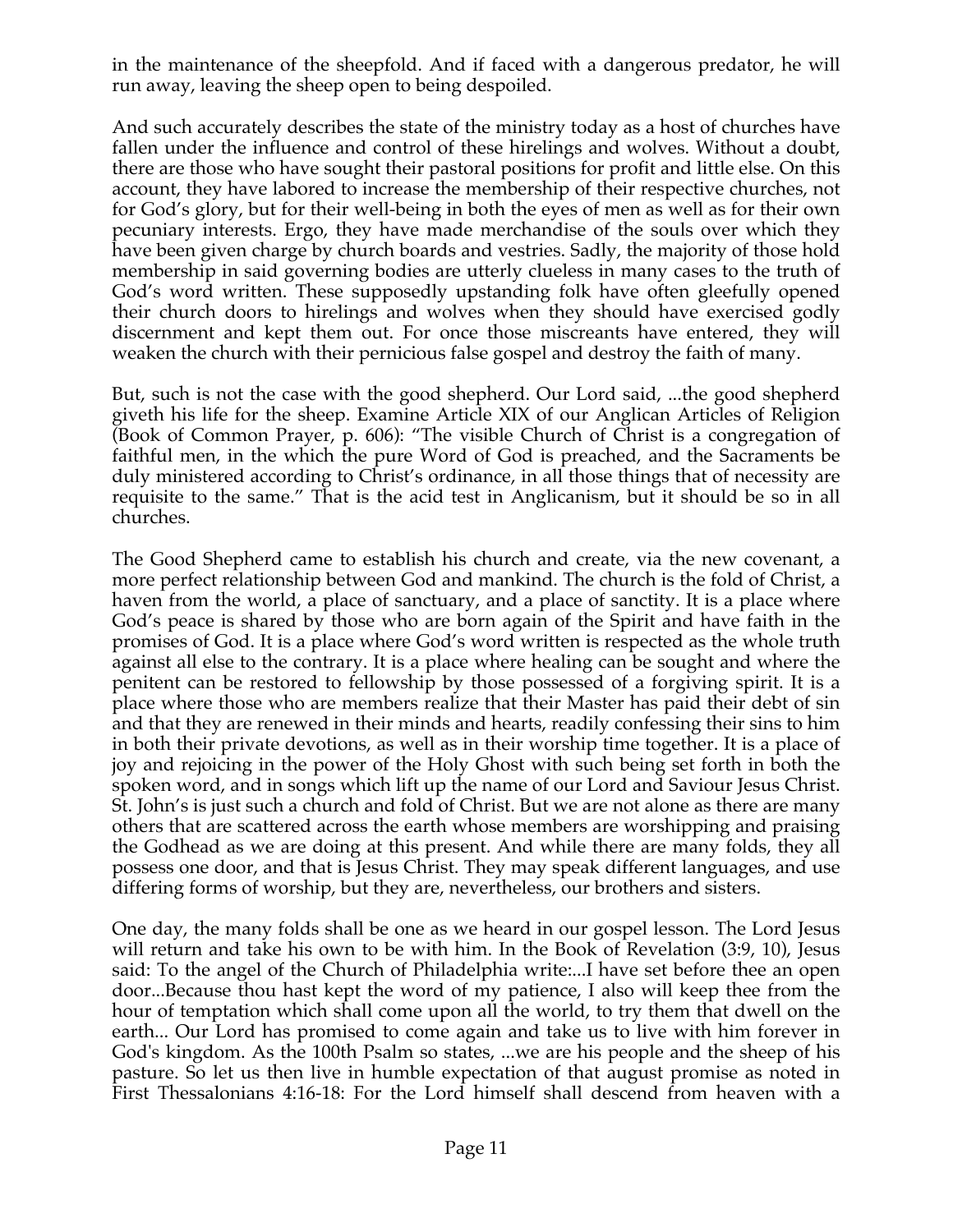shout, with the voice of the archangel, and the trump of God: and the dead in Christ shall rise first: then we which are alive and remain shall be caught up together with them in the clouds to meet the Lord in the air: and so shall we ever be with the Lord. Wherefore comfort one another with these words. Therefore lift up your voices in joyful praise to our heavenly Father, and thank him for his wonderful gift which he has provided for all who believe on him through our Good Shepherd, even Jesus Christ, our Lord.

Let us pray,

**ATHER** God, keep us steadfast as we watch for the coming of thine only begotten **FATHER** God, keep us steadfast as we watch for the coming of thine only begotten Son, that by the indwelling of thy most holy Spirit we might be kept safe from all  $\frac{1}{2}$ wolves in sheep's clothing and all hirelings; for this we ask in the name of him who is the Good Shepherd, even Jesus Christ our Lord. *Amen.* 

Have a blessed week, Bryan+

# *After Church Hospitality*

Sadly, no after church snacks. The same story every week, is it not? The fact is that we are supposed to be on a low carb diet and there really aren't any low carb snacks that appeal to us. So, with no fatted dog nut in sight, we were out of luck! Please someone, between now and next Sunday invent some no-carb dog nuts.

After church goodies providers as currently signed up:

| Date          | Name                              |
|---------------|-----------------------------------|
| 21 April 2013 | <b>Third Sunday after Easter</b>  |
| 28 April 2013 | <b>Fourth Sunday after Easter</b> |
| 5 May 2013    | <b>Fifth Sunday after Easter</b>  |

*People in our Prayers* - http://faithfulcenturionprayerteam.blogspot.com/

# **Why? Prayer is an extremely important activity.**

It is not that God knows not our needs, for He surely does. Yet, Jesus commanded us to ask God for those same needs. In addition to the obvious of asking God for help, offering thanksgiving and the like, prayer helps us focus our thoughts on how we might do God's work.

The Prayer Team of the Church of the Faithful Centurion was established to help our members and fellow Christians pray for those in need and to give thanks as well for the blessings we have been granted.

#### **Who can be on the list? Do I have to be a member of the Church of the Faithful Centurion to be prayed for?**

No! The only qualification to be on the list is that you want our prayer team to pray for you. We are Christians and are happy to pray for you, no matter who you are. If you want help from God, you are our kind of people.

#### **What is the commitment from the prayer team?**

Each member of the team will pray for the desired outcome at last once per day.

# **How do I get myself or someone else on the prayer list?**

You can email one of the prayer team leaders: Jack - jack@faithfulcenturion.org or Dru -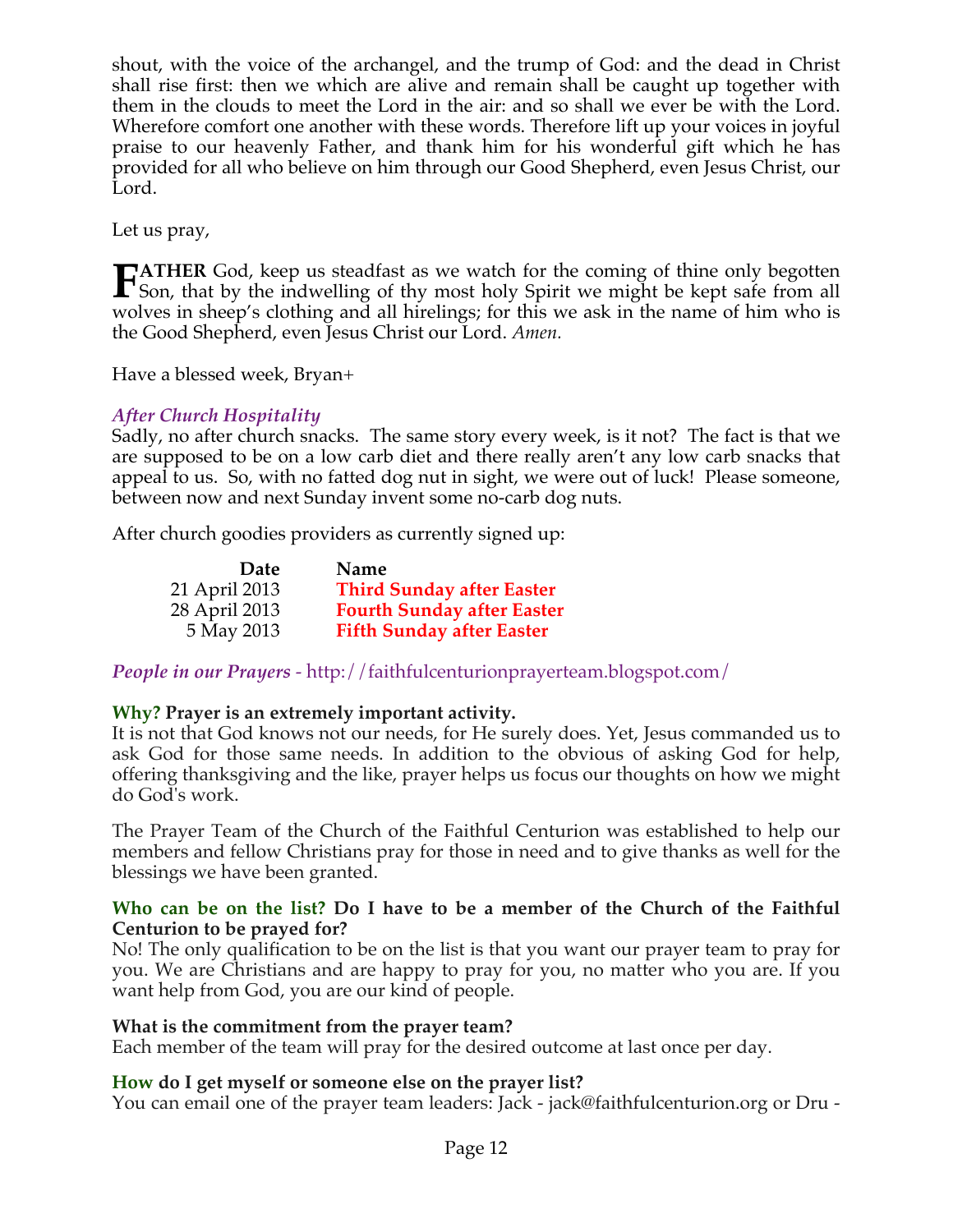dru@ faithfulcenturion.org, or call the church office at (619) 659-3608 or fill out a prayer card at church.

# **What should I ask for?**

Depends on what you want. Some people merely want God to be asked to heal their ills and be mentioned by their first name, others want a specific outcome and / or have more of their personal information known to the team. Ask for what you want. It is your desire and need for prayer the team is attempting to meet. For typical examples, see the list below.

# **Updating the Team**

If you are on our prayer list, or if you have submitted a person that you have asked us to pray for, please update one of the team members or Hap in person, by telephone or email. It helps to be able to pray specifically for these individuals including their specific needs; plus if they get better, it is nice to give thanks!

Please note that on the yellow (maybe green or orange if you get an old one) cards at church, you can ask that those to be prayed for have their names disseminated to the prayer team. Those names will be said in church and appear here. Or, you can ask that their names and purpose be kept confidential, then only Hap will know to pray for them.

### *Prayer List Notice – If you have someone on the prayer list and their needs have changed, please let us know. We'd like to update our prayers to reflect the need and most important to give thanks!*

# *Travel*

*Jack Arnold* is on travel this week back from Guam after visiting the Thomas family.

# *Anniversary*

*Rick and Virginia Reid celebrated their* 34<sup>th</sup> Anniversary this week.

# *Loss of Home*

*Sarah* who lost her home and all the contents when her house caught fire and burned to the ground near the end of January 2013. Her beloved dog was taken in the fire. Please pray for Sarah as she has many decisions at this time and help her to know Jesus will be with her to help to make the "crooked road straight."

# *Move*

- *Ryan Hopkins* has moved to Dillsburg, Pennsylvania, to study Dressage Riding through June 2014. Please pray for God's guidance in his life as he works and studies. Help him to see where God would like him to go from here and how he should get there.
- *The Thomas Family* is on a short tour assignment in Guam through August 2013. Please pray for the assignment to continue to go well for Kurt and for Mary and the kids to make new friends. In particular pray that Kristyna and Mitchell will develop good friends and schoolmates there so as to further their development as both Christians and citizens. Things seem to be going well where the sun rises on the United States, so keep praying! Give thanks and ask for continued good developments.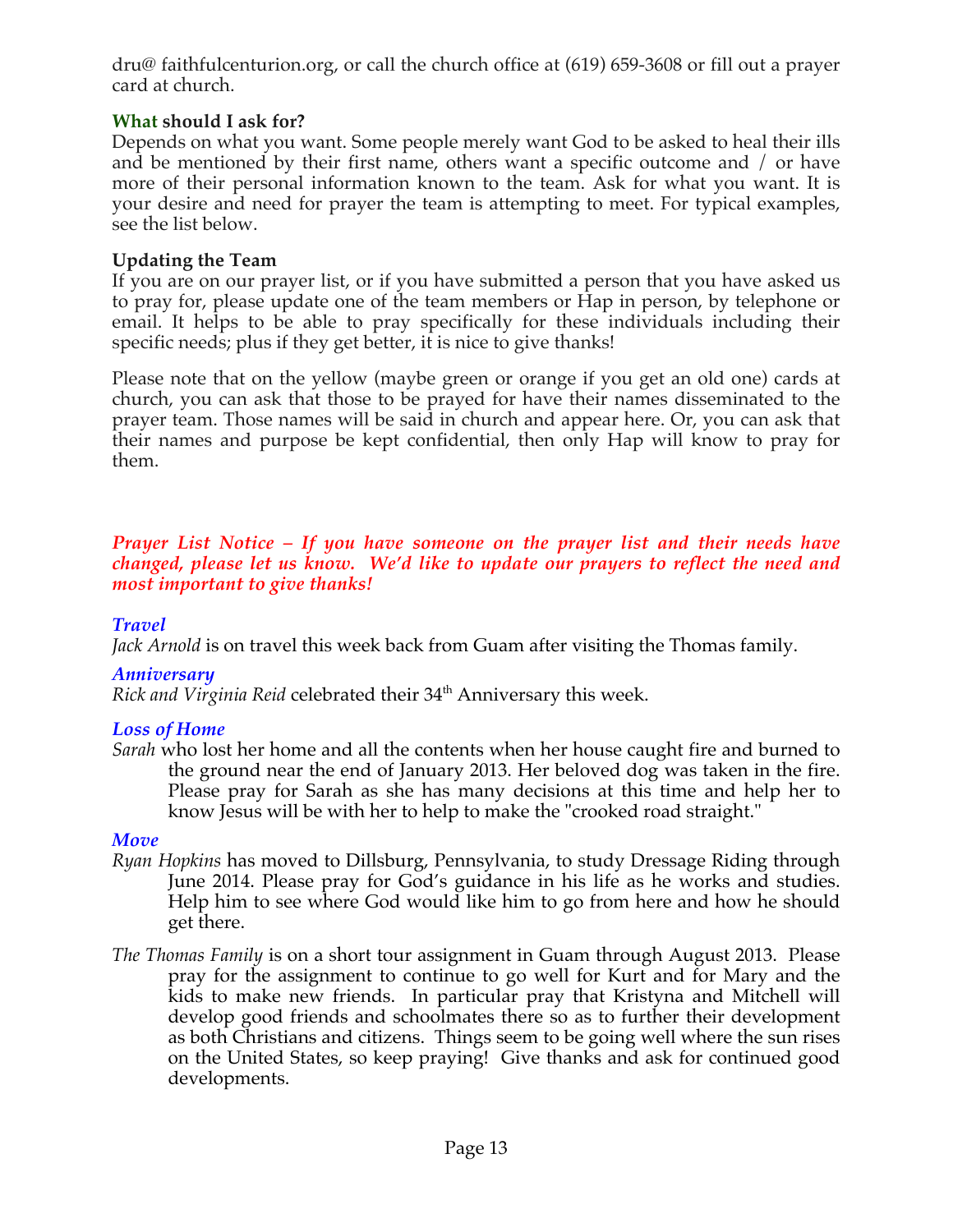# *Departed*

- *Lynn Hatler,* Bishop Jerry's sister, of Chattanooga, Tennessee, passed away the night of 23 March 2013, after complications during knee surgery. Please give thanks for Lynn's time here on earth and pray for comfort and strength for those she leaves behind. Please pray her family might keep all their trust in the Lord and let him carry their worry and concern on the temporary separation.
- *Lou Soloff*, age 95, of New Jersey passed away on 14 March 2013. Lou has been a steadfast member of the AOC from its early founding and was instrumental in bringing her dear husband, Roy, to Christ through a patient perseverance in the Gospel study. Please give thanks for Lou's time here on earth and pray for comfort and strength for those she leaves behind.

### *Nearing the end of their time here on earth*

- *Reba* is nearing the end of her time here on earth. Please pray her transition from here to home will be peaceful and with little distress. Pray also for strength and guidance for her family who are here with her now and will of necessity remain behind; in particular for her daughter Lynn with whom she lives and her son in law Bill. Pray for the love of God to stay foremost in their hearts.
- *Julia's* cancer has spread through her body; further treatment seems impossible. She is preparing to go home to be with her family who have gone before her. Pray for her faith to build and the transition to be good. Pray also for those she leaves behind.
- *Polly* is in hospice care with dementia and spinal stenosis. Please pray for her as she prepares to go home to be with her family who have gone before her. Pray for the faith of her family to build and the transition to be good.

#### *Homebound or Infirm*

- *Lou* has aspiration pneumonia. Please pray for the infection to be knocked down and for her continued recovery.
- *Frank* has been coping with various ailments from older age. He is in his 90s and it has been a difficult year. Pray he will find comfort in God, that those who provide care to him will pay attention to him, do their best and give him the love we all desire. Pray that the coming year will provide relief to him.
- *Norma, Sara's mother* is in a state of deteriorating health, both physically and mentally, with both onset dementia and Alzheimer's. She is slowly drifting away, though she still recognizes Sara and prayer gives her a sense of peace. Please pray for both Sara and her mother to put their cares and worries on God's shoulders so they can deal with the many problems involved.

# *In need of a miracle or understanding of God's Plan*

- *Scott,* one of our Lord's ministers who collapsed a week ago and is in the ICU of a Medical Center since he had a pulmonary embolism, with a concurrent infection of several bacterial agents. He has stopped breathing on several occasions, and may have undergone brain damage. He currently is on DNR. Please pray for recovery so that he will continue to do his Lords calling*.*
- *Becky* has fourth stage metastasized lung cancer and is not doing well with chemotherapy treatments. Please pray for Becky and her husband as they are together during this difficult time in their lives.

*Larry Howes* suffered a fairly severe stroke. 4 December 2012, doctors replaced a valve in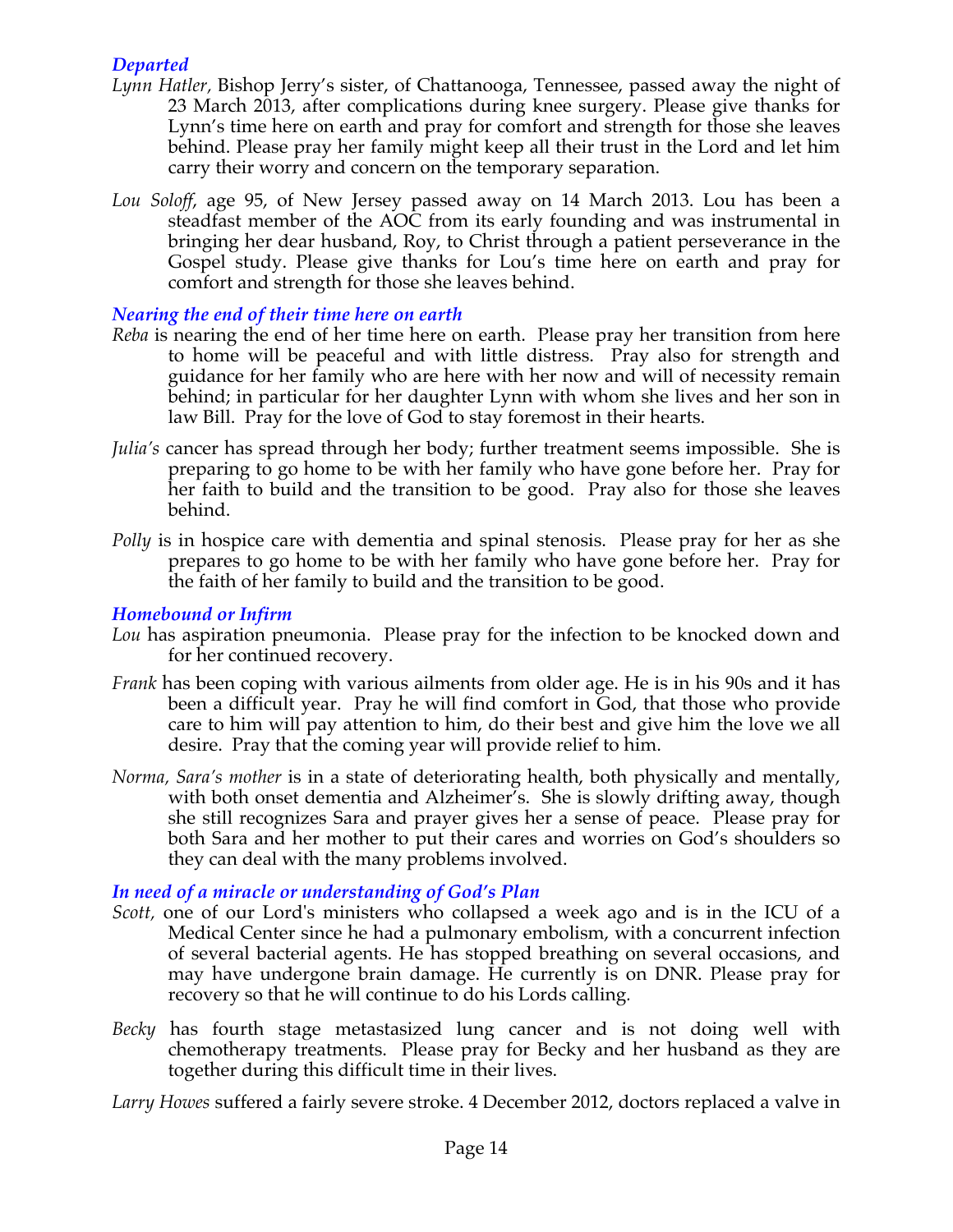a shunt that had been put in about two weeks before, and Larry responded very well. He was able to go home. His treatment at Massachusetts General Hospital was successful as far as averting the immediate life-threatening condition. He continues to have numerous severe health issues. His eyesight in one eye is almost gone, and it is fading in the other. He has heart problems, as well; these on top of his long-time depression problems. He faces medical bills far beyond insurance and other resources. He is no longer able to work and has had to close the title examination business he took over from his father about twenty years ago. He will be going on Social Security Disability Income, Medicare and Medicaid.

Please pray for the medical team treating him to pay attention and do their very best; that the many medical/surgical procedures he will need may succeed, that Larry be given strength and peace in these trials and he may succeed in providing himself with the resources to afford the care he will need.

Pray also for confidence in our Lord for Larry and his family. Larry needs a miracle, pray for one. Please.

- *Colleen* has been battling pancreatic cancer over the last year and it has now spread to one of her lungs. Please keep her and her family in your prayers.
- *Christine* has cancer of the colon, which spread to her liver; she is receiving chemotherapy and is having difficulty eating. Please pray for the medical team treating her to pay attention and do their very best; pray also for confidence in our Lord for Christine and her family.
- *Todd* and *Kenny* have both been fighting osteocarcinoma for over five years and have been told their time here on earth is nearing its end, absent a miracle from God. Both are ready to go home and leave the pain, but would like to stay. Please pray for them and their families.
- *Colonel Bud Day's* cancer has returned. The outlook is not favorable. Bud has been an inspiration to all of us for years, this changes nothing. He is well at peace with our Lord and we all hope he stays with us for a while longer.

#### *Healing*

- *Virginia* pulled a muscle in her back this week and is in a great deal of pain. Please pray for a rapid relief of pain and full and quick recovery.
- *Angela* had an ischemic stroke (clot). Please pray for guidance for the medical team treating her and for strength and trust for Angela. Please pray also that she and her family might put their worries on our Lord's back so she can work hard towards recovery.
- *Nora* had a stroke mid February 2013. Please pray for guidance for the medical team treating her and for strength and trust for Nora. Please pray also that she and her family might put their worries on our Lord's back so she can work hard towards recovery.
- *Linda* has been hospitalized for several days with a gastrointestinal problem. Please pray for guidance for the medical team treating her and for strength and trust for Linda.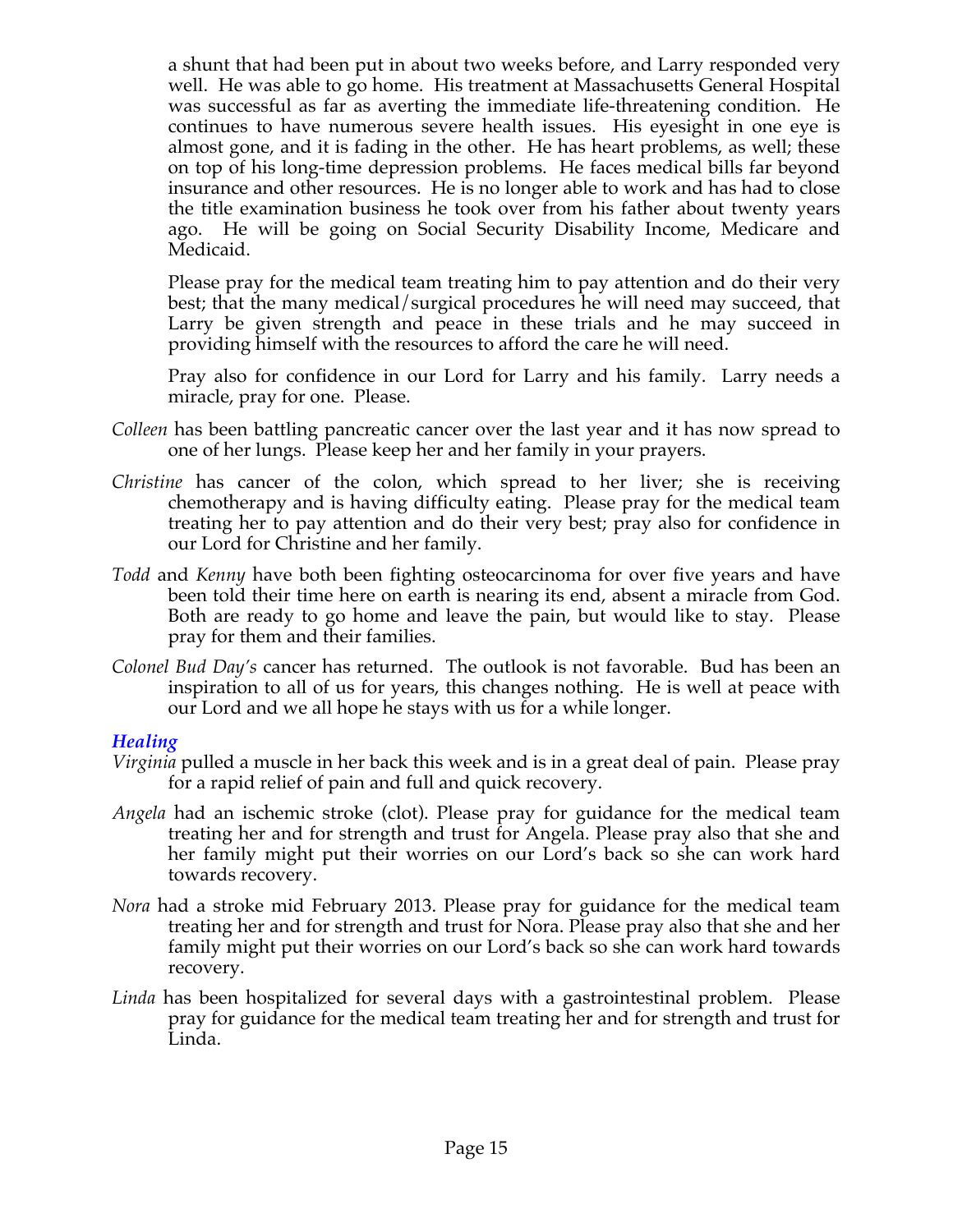- *Dester* is suffering from unknown skin and diseases. Please guide the medical team treating him to find out what the problem is and cure it. Pray also for Dester to trust in the Lord.
- *Lee* has Arterial Fibrillation; the medical people are not sure how to help her. Please pray for guidance for the team treating her and for Lee and her family to make the right decisions regarding treatment..
- *Nell* recently adopted two children and has just been diagnosed with multiple myeloma.
- *Sarah* is recovering from a stroke, but fell and broke bones. Please pray for her peace of mind and rapid and full recovery. Pray for trust in God for her and her family.
- *Mary Lou* has been suffering with seizures. She was in the hospital with a 24 hour monitor and is being sent home from the hospital with two medications and orders to return in 2 months for another MRI to review whatever is going on in her brain. Please pray for guidance for the medical people treating her, as well as peace of mind and trust in God for her and her family.
- *Inez* sustained a right brain ischemic stroke 18 March 2013, was hospitalized in time for the counter-stroke inoculation. She is coming out of her many problems however she has manifested a cardiac problem but seems to be stabilized and hopes soon to be going to a rehab center. Please pray for guidance for the medical people treating her, as well as peace of mind and trust in God for her and her family.
- *Kathleen* has spent the last two weeks in the hospital. She has been diagnosed with colitis, shingles and possibly colon cancer. Pray she will be comfortable and begin to heal.
- *Rachel* has Mitochondrial Myopathy. This is a hereditary disease of the muscles and they do not have a cure for it. Part of her pain is her family does not believe she is indeed ill, as she appears to be just fine. Please pray her family will learn the truth and be supportive of her; pray also the medical people treating her will find the right measures to minimize the disease. Most particularly pray for Rachel's trust in God.
- *Donald* went into ICU the night of 22 December 2012, for unknown reasons.
- *Mrs. Tucker* has had recent surgery as a result of bleeding on the brain. Please pray for trust in God and a full and rapid recovery.
- *Jesse* a 27 year old man from Nebraska has had emergency brain surgery for bleeding in the brain. Please pray for trust in God and a full and rapid recovery.
- *Zoie* a little 10 year old girl is having problems with one of her kidneys. Please pray that she will be comfortable soon.
- *Nicolas* is in the hospital with serious symptoms of a heart disorder. Please pray for peace of mind for him and guidance for the medical team looking for the cause and cure.
- *Mrs. Baek* an elderly women fell and injured her spine. Doctors cannot repair the spinal injury due to her age. She fell again the morning of 12 December 2012, breaking her collar bone which is also untreatable. Mrs. Baek is in severe pain and will appreciate your prayers.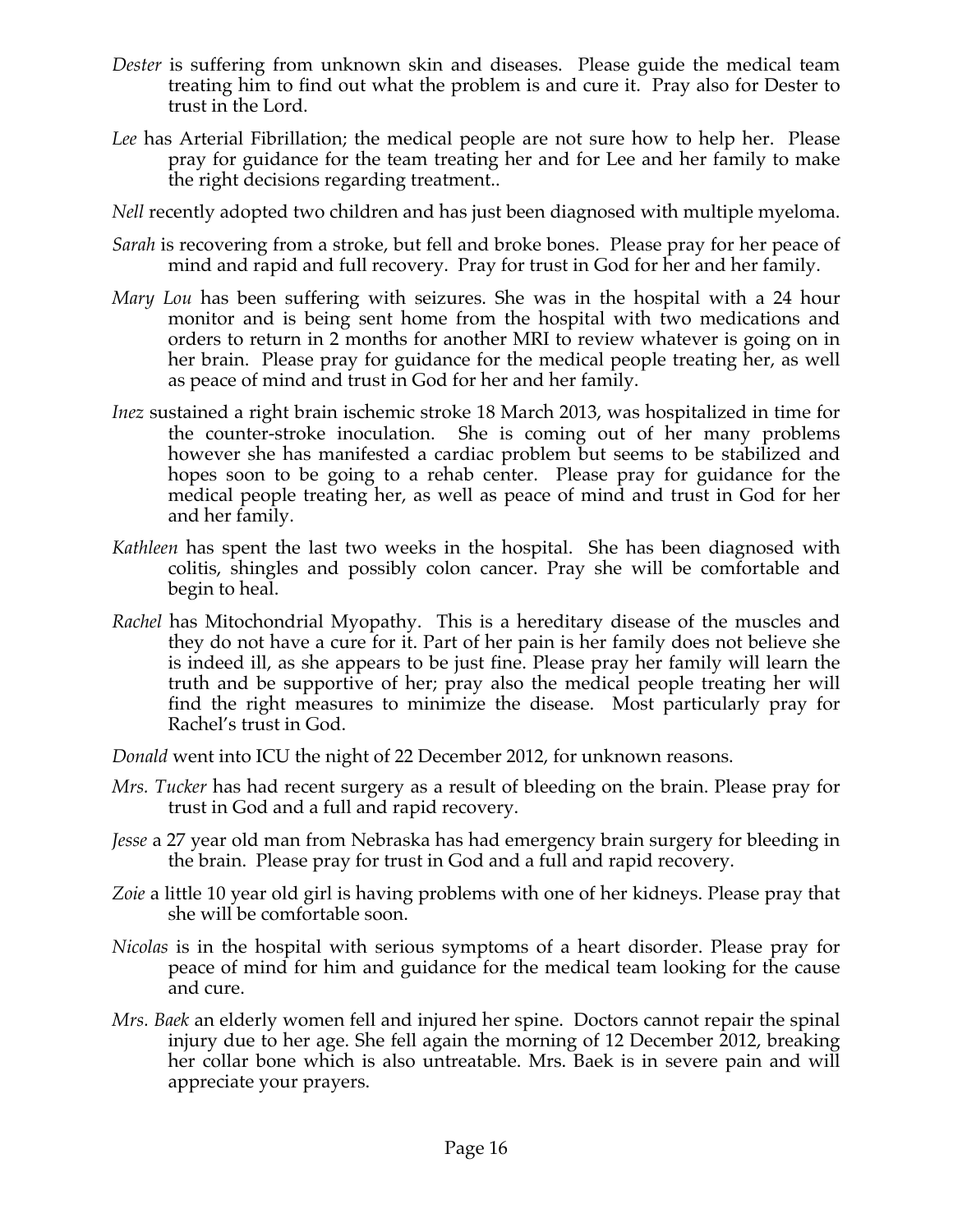- *Juanita* is a young girl who was in a coma because of a blood disease. She has not come out and is gaining strength. They are awaiting results from blood samples. Her family thanks you for your prayers and asks that you continue.
- *Barbara* had a accident while cooking and the pressure cooker blew up in her face, causing second and third degree burns over her face and upper body. Because of this she has incurred kidney problems and may need a transplant.
- *George* had foot surgery. Please give thanks for the surgery and pray for a full and rapid recovery.
- *Nellie* is in the emergency room of a hospital in a great deal of pain. Please pray for peace of mind for her and guidance for the medical team looking for the cause and cure.
- *Lauralee Meade* underwent a lumpectomy on Friday after Thanksgiving. A further anomaly has been discovered and she had additional preventative radiation treatment. Please pray for a complete remission of the cancer. Pray also Lauralee will maintain her great attitude and trust in God.
- *Kevin Gerhart* discovered cancer on his neck. He underwent radiation and chemotherapy. Please pray for the medical team treating Kevin that they might pay attention, do their very best and find the source; that the treatment might be successful and he might live a long and healthy life to His honor and glory. Pray also for trust in God and peace of mind for Kevin, his wife and family.
- *Bill, Sara's husband,* had a third abdominal surgery on 22 November 2011, to remove a tumor. Bill is doing better keeping the doctor's instructions, for which we are all grateful, including taking chemotherapy once a day for two more years. He has radically decreased the consumption of alcohol and eating at least mostly properly. Please pray for help for him to continue do all this. Please pray also that Bill might turn his heart outward to help those around him, as well as live a long and healthy life to the honor and glory of God. Pray also for peace of mind for Bill and his wife Sara.
- *Kay Denton* (Mrs. Kay) hip has deteriorated to the point walking is a slow and painful process, but she manages. Please pray for continued peace of mind for Mrs. Kay and her family. Give thanks for her trust in the Lord and her positive attitude.
- *Matt Alcantara*, age 15, has Osteosarcoma (bone cancer), a very rare and often lethal form of cancer with limited treatment options. This is a disease that is about 90 percent fatal in a couple of years. He has no hip joint on one side, but he walks and swims! Courage? Guts? You bet! Matt and his mom just came back from Houston at the Cancer Center for what was hoped to be a routine every four month bone scan. The scans were done on schedule, but a couple of new spots showed up. After Matt's San Diego doctors conferred with the Houston doctors to figure out what these spots mean, it turned out they are new and old injuries with no bad meaning. In effect they are CLEAN SCANs. Matt and his family ask you to give thanks for the super results. Please also give thanks for the great faith of Matt and his entire family. Their faith and trust is a wonderful example for each and every one of us. But, now is not the time to stop praying. Actually, it never is the time to stop praying!
- *Judith Clingwall*, is afflicted with Multiple Sclerosis (MS). She is currently in Laurel Place, an extended care facility in Surrey, British Columbia. Judith's condition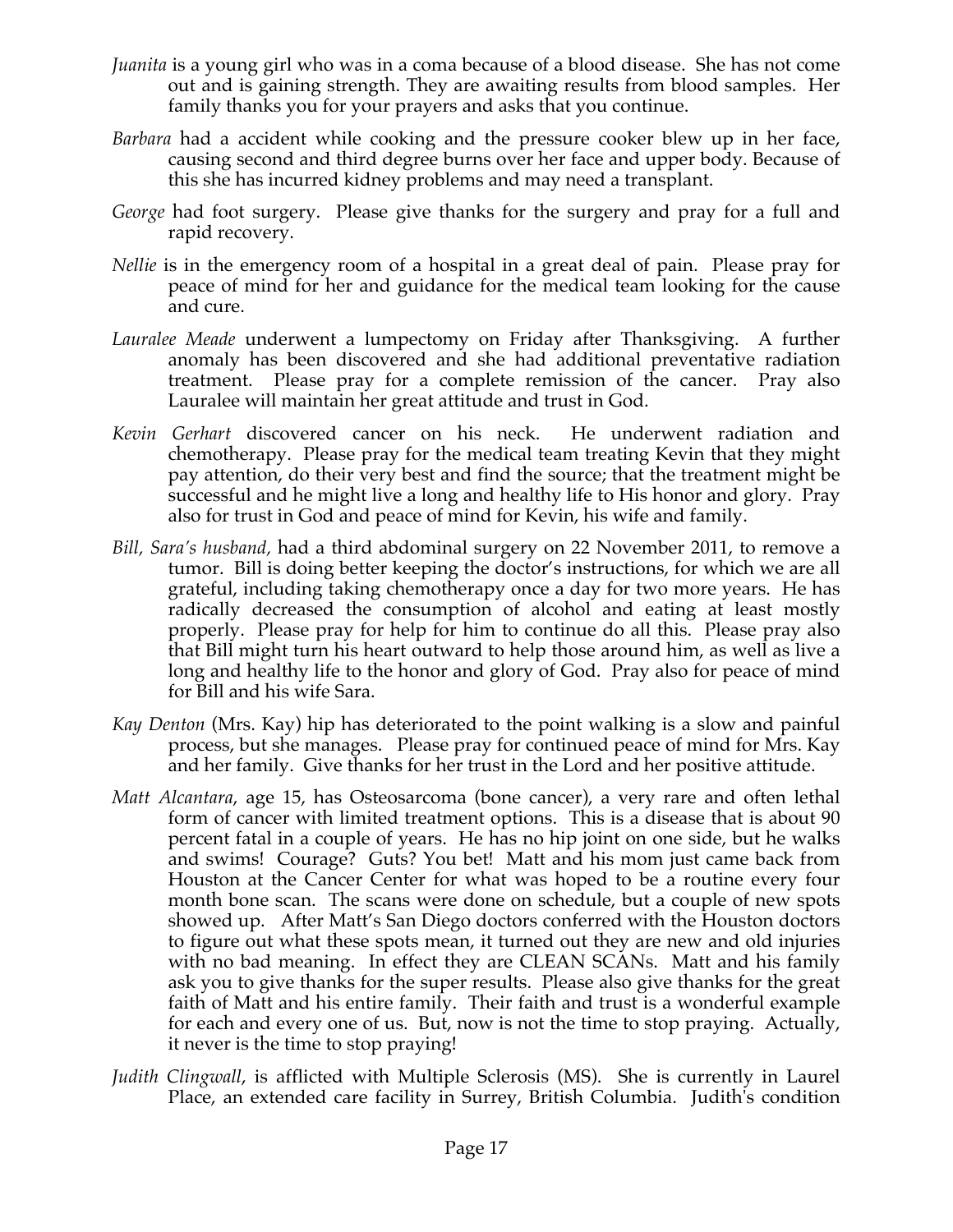has worsened recently. She is no longer able to stand, in fact she has a lot of trouble sitting upright. Judith is depressed and wants to go home to watch her birds, which given everything seems unlikely at present. Please pray for her to take an active part in her own life, for her strength, peace of mind, trust in God and remission of the disease so she might return home to her family. Pray also for strength for her husband Martin as he deals with all the problems and stress of Judith's situation.

- *Becky Madden* is paralyzed from the neck down as the result of a tragic shooting accident. Her husband is doing his best to take care of her; it is hard and he is learning the best he can. Please pray for further recovery for Becky, as well as strength and guidance for her husband.
- *Vince (age 15),* reoccurrence of Osteosarcoma, recent testing found a nickel sized tumor in his lungs. The doctors are consulting with a specialist in Houston. Please pray for guidance for the medical team and for peace of mind for Vince and his family.
- *Obra Gray* continues to take day by day. Please continue to keep Obra in your prayers, and give him the strength of knowing the Lord is with him and will never forsake him. Obra needs security of what lies ahead of him, and only the Lord can grant the solace to answer his prayer.

### *Thanksgiving and Continued Healing*

- *James* had surgery the morning of 4 April 2013 at Cancer Treatment Centers of America which appears to have gone well. The pathology report found the high grade carcinoma cancer was confined to the bladder. There was no sign of cancer in surrounding areas, tissues, organs, etc. The Sovereign King of heaven and earth has blessed Jim immensely; he will not have to endure chemo or radiation, he will continue with various tests and see the physicians. Please give thanks for the good result and the work of the surgical team paying attention and doing their very best. Pray for James' continued recovery and for him and his wife Dawn to be able to put their worry and concern on His Back.
- *Brian* finished the radiation treatment for his upper lung and bronchial area cancer, which seems to have gone well; the burning is dissipating which is very good. The best news is a CT Scan on Monday of Holy Week found no indication of the cancer. Please give thanks for this great news and pray for continued good things to go on. There is more chemotherapy to finish, but Brian is gaining strength, please give thanks for this. Brian is having difficulty keeping an electrolyte balance, please pray for help with this. Please also pray Brian will rest and not over extend himself. Please pray for peace of mind and trust in God for Brian and his fiancé Mel, so he can rest and gain strength; pray for the medical team treating him that they pay close attention and do their very best; pray also that he can quit smoking.
- *Jeff* had successful surgery on Monday 4 March 2013, at Vanderbilt Medical Center to remove his esophagus as the doctors felt this is the only remedy for precancerous and cancerous cells in his esophagus and stomach. Please give thanks for the successful surgery and pray that his pain level will go down and he will recover quickly. Pray for Jeff and his family to keep their faith in God and let him carry their worries.

*Rick* is recovering from hip replacement surgery in the middle of February 2013.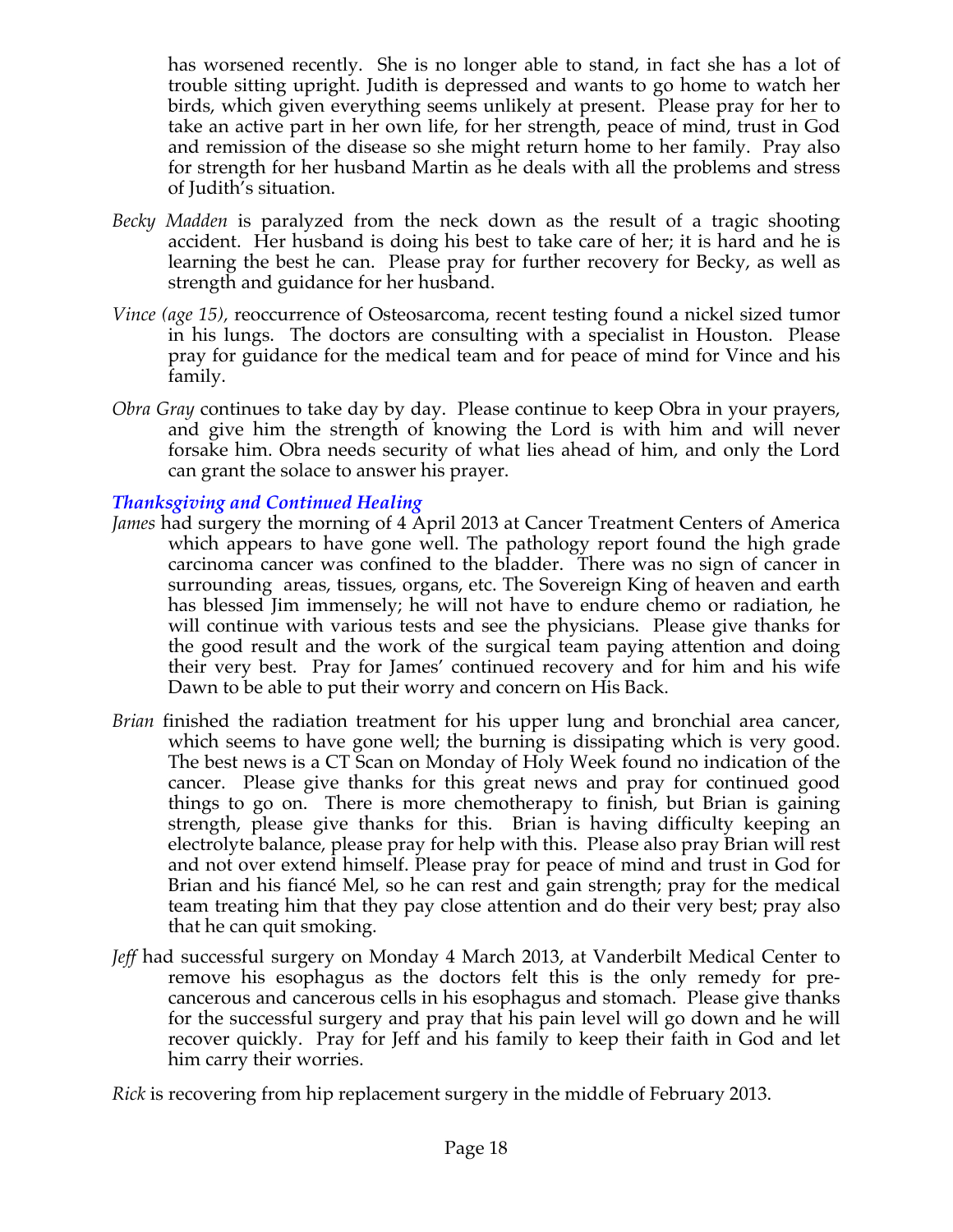- *Buzz Baron* had C5-6 surgery the morning of 3 March 2013, which went well. Please give thanks for the surgical team paying attention and doing their best and for a good result; pray also for a full and rapid recovery.
- *Karen* had surgery the afternoon of 1 March 2013 to remove a spot on her lung; the surgery went well and the spot was benign. Please give thanks for the great result. Pray also for continued trust in God and peace of mind for Karen, as well as a rapid recovery.
- *Dick*'s left arm was amputated after treating for Merkel Cell carcinoma over a year. He is now believed to be cancer free and is waiting to be fitted with an artificial arm. Please join Dick and his family in giving thanks to Our Lord Jesus Christ for his recovery as well as for their trust in God.
- *Sasha* a young lady with a husband and two children had diagnosed with Stage 4 breast cancer whose cells were thought to have spread to her spine. After radiation and chemotherapy, which is continuing through the end of January 2013, she is regaining her stamina and does not have any detectable cancer activity. The tumors in her skin are gone and the large tumors in her breasts are gone. She and her family ask that you give thanks to our Father in heaven. She also gives thanks to all who have prayed for her.
- *Traci* had surgery colon cancer on 27 December 2012. The surgery went very well and she appears to be cancer free. But, she had a pulmonary embolism and another clot in the artery to the spleen which will keep her in the hospital for at least several days. Traci is beginning to be weary of her medical situation. Please pray that she will not become despondent. Pray that she will open her heart to God's Grace that He might enter in to her heart and strengthen her.
- *Bob Smouse* had shoulder surgery on 28 November 2012. He would appreciate your thanksgiving prayers. While the surgery apparently went well, he is still in pain and would also appreciate prayers for continued healing and the pain to subside. He promises to work very hard on recovery therapy.
- *Carol Stone*, the sweet wife of Mike Stone, seems to have recovered far better than expected from a severe brain bleed. She thinks she can walk, etc., even though she cannot. She has improved and is nearly able to stand up by herself; this makes it almost certain that she will have another fall. Presently she can stand and walk a little with a great deal of assistance. Hopefully this means she will ultimately be able to walk, at least with the aid of a walker or cane. What's holding her back at the moment is her cognitive deficits and they are trying to find a place to get her more therapy

Please pray for peace of mind and trust in God for Mike, guidance for the medical team treating Carol and strength for Carol as well as faith and trust. No one can ever understand the why of these things here on earth. Sara who passed this request on asks that you pray in both faith and hope.

*Muriel Pappin* broke her hip in a fall and had surgery on 21 November 2012. Muriel was home, but has had complications and went back in the hospital. She is now back home. Please give thanks for her return home and pray for her continued recovery.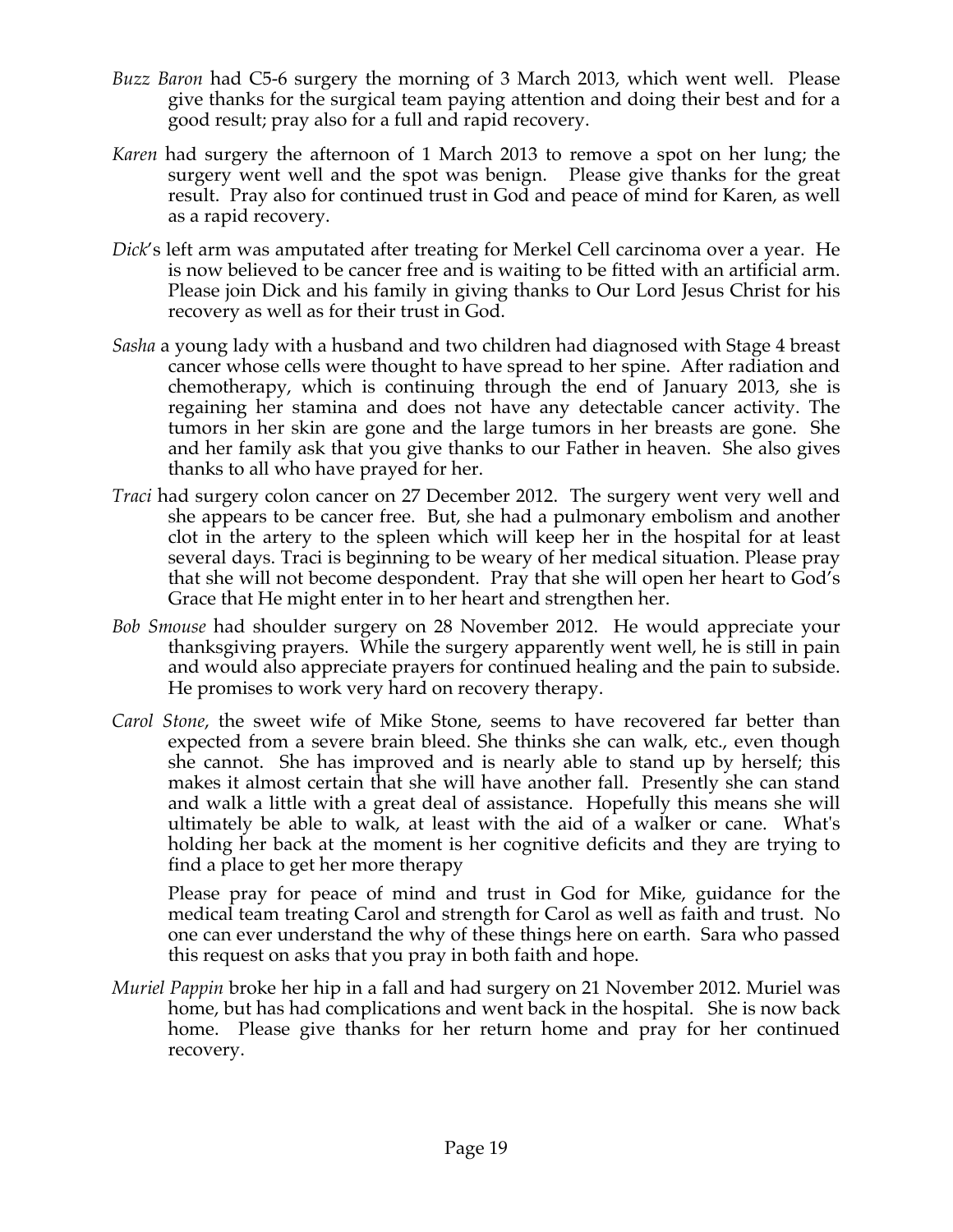#### *Business*

*Mark's* business is in difficulty. He works in a shrinking field, of which he is one of the country's true masters, but there is little work available. He asks that you pray that he can find a way to survive in his industry, which he loves and needs his talents. Pray he can find new sources of business and new ways of doing things, perhaps someone to partner with to better use his talents. Pray also for those who work for and with him that they might do their best to help.

### *Employment*

- Lori is considering a potential change in her employment. Please pray for God's guidance in considering all aspect of her potential work.
- *Rodriguez Family* are looking for work. It seems many obstacles have been put in their way of finding employment. Please pray they will find employment with a firm that will be able to use their considerable skill and hard work to benefit both the firm and the family.
- *Sarah* is concerned about the future with her company. She would appreciate prayers for her continued employment and that her firm might find more and better ways to use her considerable skills.

### *Financial Guidance and Healing*

*David and Lorna* are having financial problems. They are trying to find a smaller home which may be more affordable. *Lorna* has had an ongoing battle with brain cancer, her trips back and forth to the hospital have drained their finances to the point they sometimes struggle to have enough food in the house. Pleaser pray for Lorna's healing and guidance on how they might handle the financial difficulties in which they have found themselves.

#### *Guidance*

- *Steve Sundberg* had a heart attack after Easter 2011, then a five-way heart by-pass. In addition to the bypass surgery, he has been through a horrible divorce and lost his job after some 30 years service. Steve is very thrifty and a good investor so he is reasonably ok financially. The best thing is that he has trust in the Lord.
- *Jeanette* has had many members of her family die from diabetes and several are near death now. Jeanette does not know the Lord and is despondent and perplexed about her family and herself. Please pray she can open her heart to allow the Holy Ghost in to bring her knowledge and understanding.
- *Christy* just lost her sister in an automobile accident; this follows closely the loss of two family. Please pray she can let our Lord Jesus Christ carry all her sorry, worry and care at this extremely difficult and stressful time.
- *Dr. Elizabeth Raj* is teaching a biblical approach to the psychological problems facing many in our society today. She is battling against the growing influence of worldly psychology adopted by the churches themselves. Elizabeth constantly stresses answers are found between the covers of that precious Book, the Holy Bible. Please pray for encouragement, strength, fortitude and courage for her.
- *Daniel and Danielle* are experiencing family strife as a result of custodial issues with a daughter. Please pray they and those they strive with might look to the child's best interests in their time of difficulty and disagreement; to work for her best interests and not use her as a weapon amongst themselves.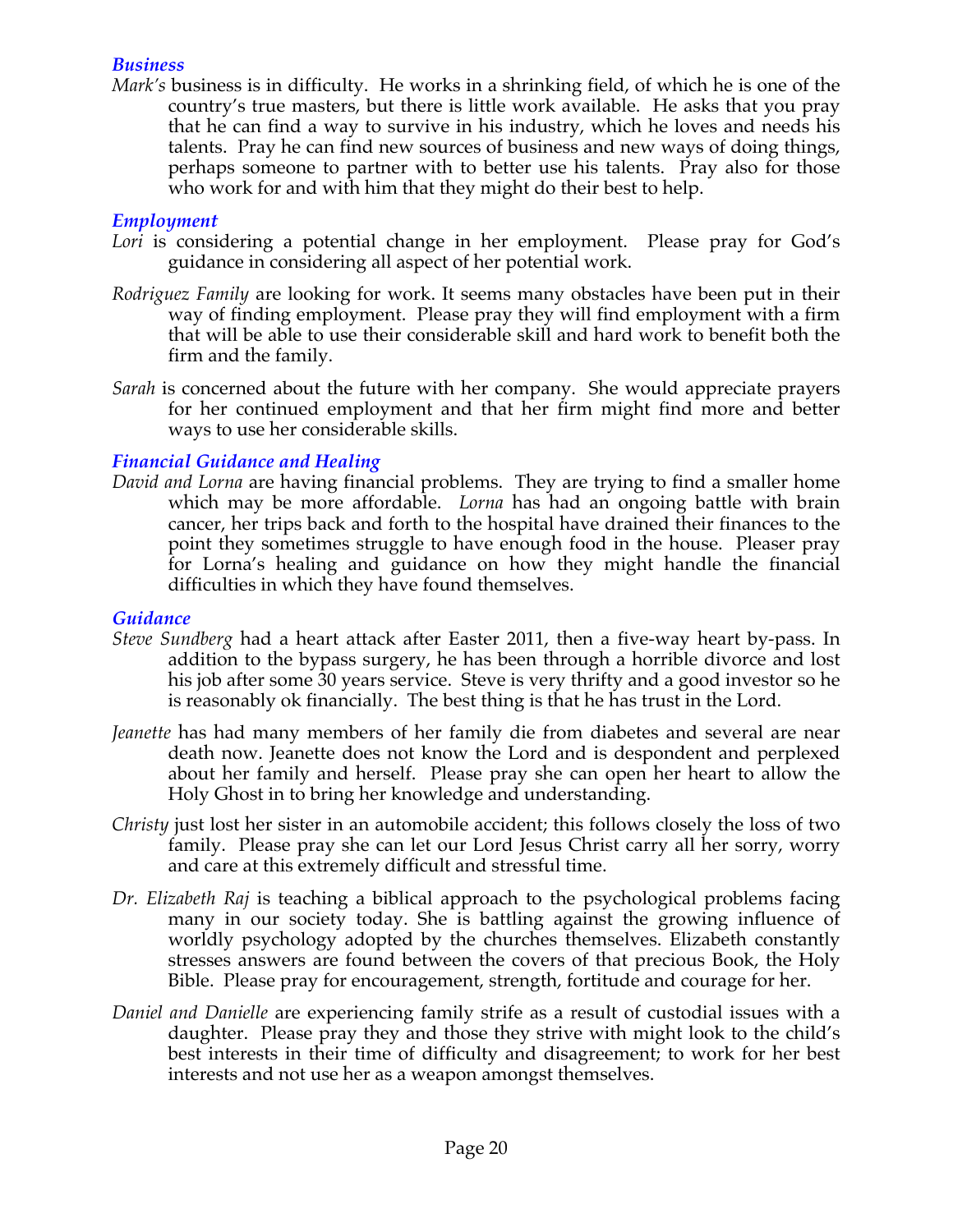- *Abigail* is a teenager who has behavior problems. She feels she is in an area of mental darkness. Please pray that she might look to God for help and not within herself.
- *Sara* asks that you pray for guidance for her as she deals with the stresses of her family and life. Pray that she can separate those things which she can affect from those things which she cannot and give her grace to accept that she cannot do everything and can only change those things within her control. She asks for God's help to grow her business while keeping up with the needs of her mother and husband and healing her own problems.

*Jacquie* to open her heart to God and accept His Love and Grace.

*Hap* asks you to pray he might be able to trust God will help him make the right decisions at the right time and not to worry uselessly, to change those things he can change, accept those things he cannot change, sleep well to be able to do the correct things with a clear head and that he will open his heart to the Holy Ghost.

### *Thanksgiving*

*David* has been able to return to the ministry after a heart attack mid February 2013, and stent insertion, he is now home. Please join David in giving thanks for his survival and recovery.

#### *New Congregations*

*Deacon Wilson Menoia* has one of the new congregations in the Solomon Islands. The Rev. Mr. Menoia and his members in the Temotu Province were recently hit by the tsunami and you all prayed for and helped the members then. Now they are facing a tsunami of human beings (works of the Devil) and ask that you pray for them. They are in the Eastern end of the Islands and a ways away from the established congregations in these islands. Please pray for them as they bring souls to Christ as they establish His Church.

#### *Guidance for Ministers*

*Rev LTC Al Ryan* has been appointed Deacon-In-Charge of the mission parish of St. Augustine of Canterbury Anglican Church, Anglican Church in America (ACA) parish in Old Orchard Beach, Maine. It is a small but growing mission, which has been plagued by clergy change. Al, the diocesan pilot, has been appointed for one year, during which time he is to help them identify what their needs are for a vicar. He has done this before and asks you to pray for God's help one more time; not only for himself, but for the parish.

#### *Armed Forces & Contractors*

Airman Donny Patton (Bagram AB, Afghanistan), Jordan (USMC – Fleet Marine Force - Pacific), Trevor (USAF - KC-10 Boom Operator – Now in the Desert), Trevor (USN – Whidbey Island, EF-18 Pilot), Kurt Thomas (USN – Guam)

#### *Persecuted*

Around the world, Christians are under attack, not only in the Muslim world, but from Hindus and others in India. Also, they are under continual attack in the name of "Separation of Church and State" in the western world, as it becomes actively atheist or pro-devil buddy. Please pray for God's guidance and protection for all persecuted Christians and those around them.

#### *Various Special Requests*

We ask that you pray, please ask God that the Holy Ghost might give you insight into how you might make the lives of your friends and family better. Remember